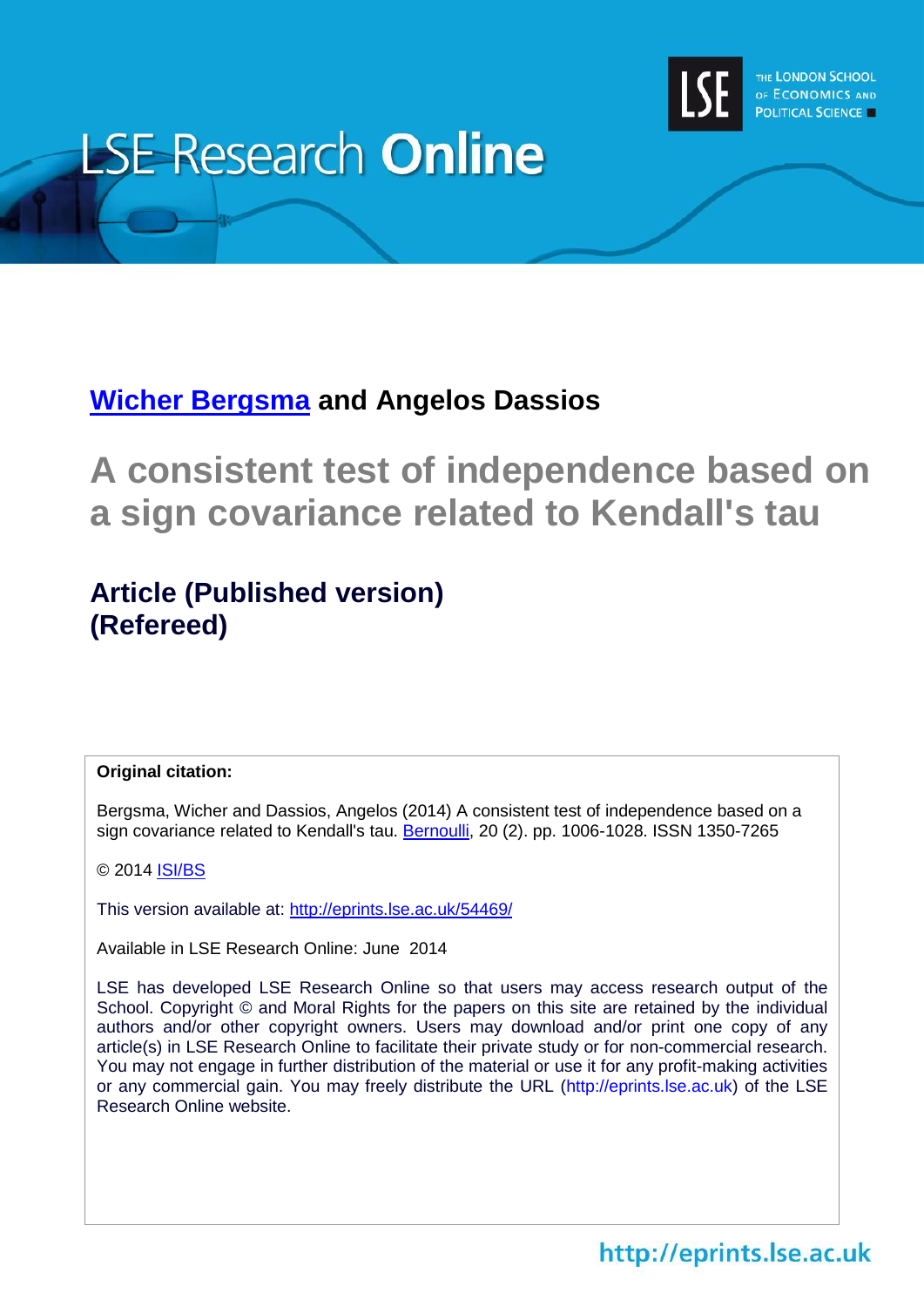# A consistent test of independence based on a sign covariance related to Kendall's tau

#### WICHER BERGSMA\* and ANGELOS DASSIOS\*\*

*London School of Economics and Political Science, Houghton Street, London WC2A 2AE, United Kingdom. E-mail:* \**[w.p.bergsma@lse.ac.uk;](mailto:w.p.bergsma@lse.ac.uk)* \*\**[a.dassios@lse.ac.uk](mailto:a.dassios@lse.ac.uk)*

The most popular ways to test for independence of two ordinal random variables are by means of Kendall's tau and Spearman's rho. However, such tests are not consistent, only having power for alternatives with "monotonic" association. In this paper, we introduce a natural extension of Kendall's tau, called *τ* <sup>∗</sup>, which is non-negative and zero if and only if independence holds, thus leading to a consistent independence test. Furthermore, normalization gives a rank correlation which can be used as a measure of dependence, taking values between zero and one. A comparison with alternative measures of dependence for ordinal random variables is given, and it is shown that, in a well-defined sense,  $\tau^*$  is the simplest, similarly to Kendall's tau being the simplest of ordinal measures of monotone association. Simulation studies show our test compares well with the alternatives in terms of average *p*-values.

*Keywords:* concordance; copula; discordance; measure of association; ordinal data; permutation test; sign test

## **1. Introduction**

A random variable *X* is called *ordinal* if its possible values have an ordering, but no distance is assigned to pairs of outcomes. Ordinal variables may be continuous, categorical, or mixed continuous/categorical. Ordinal data frequently arise in many fields, though especially often in social and biomedical science (Kendall and Gibbons [\[13\]](#page-23-0), Agresti [\[1\]](#page-22-0)). Ordinal data methods are also often applied to real-valued (interval level) data in order to achieve robustness.

The two most popular measures of association for ordinal random variables *X* and *Y* are Kendall's tau  $(\tau)$  (Kendall [\[14\]](#page-23-0)) and Spearman's rho  $(\rho_S)$  (Spearman [\[25\]](#page-23-0)), which may be defined as

$$
\tau = E \operatorname{sign}[(X_1 - X_2)(Y_1 - Y_2)], \qquad \rho_S = 3E \operatorname{sign}[(X_1 - X_2)(Y_1 - Y_3)],
$$

where the  $(X_i, Y_i)$  are independent replications of  $(X, Y)$  (Kruskal [\[16\]](#page-23-0)). The factor 3 in the expression for  $\rho_S$  occurs to obtain a measure whose range is [−1, 1]. Both  $\tau$  and  $\rho_S$  are proportional to sign versions of the ordinary covariance, which can be seen from the following expressions for the covariance:

$$
cov(X, Y) = \frac{1}{2}E(X_1 - X_2)(Y_1 - Y_2) = E(X_1 - X_2)(Y_1 - Y_3).
$$

From the definitions, probabilistic interpretations of  $\tau$  and  $\rho_S$  can be derived. Firstly,

$$
\tau = \Pi_{C_2} - \Pi_{D_2},\tag{1}
$$

1350-7265 © 2014 ISI/BS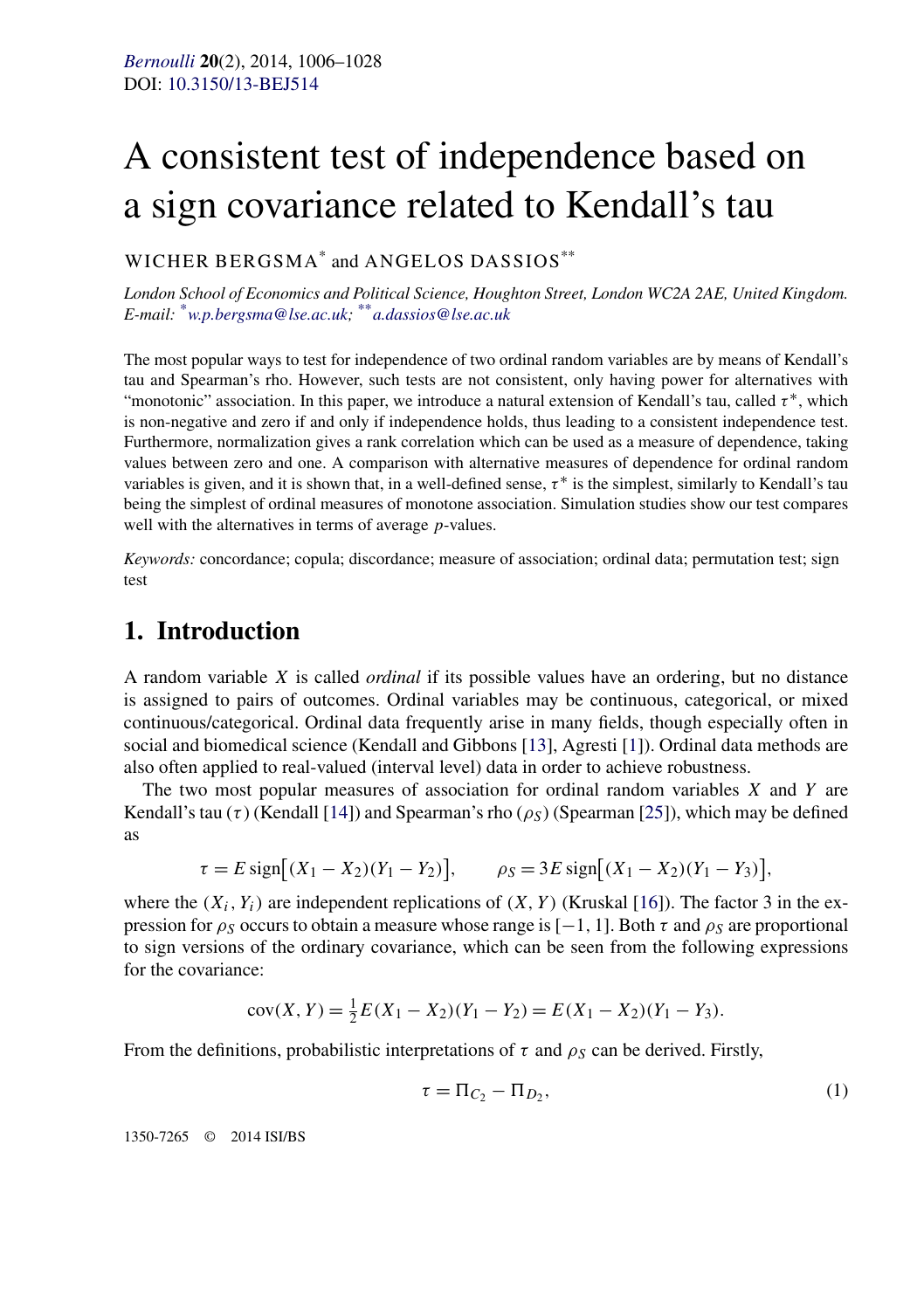

**Figure 1.** Concordant and discordant pairs of points associated with Kendall's tau.

where  $\Pi_{C_2}$  is the probability that two observations are concordant and  $\Pi_{D_2}$  the probability that they are discordant (see Figure 1). Secondly,

$$
\rho_S = \Pi_{C_3} - \Pi_{D_3},
$$

where  $\Pi_{C_3}$  is the probability that three observations are concordant and  $\Pi_{D_3}$  the probability that they are discordant (see Figure 2). It can be seen that  $\tau$  is simpler than  $\rho_s$ , in the sense that it can be defined using only two rather than three independent replications of  $(X, Y)$ , or, more specifically, in terms of probabilities of concordance and discordance of two rather than three points. This was a reason for Kruskal to prefer *τ* to  $ρ_S$  (Kruskal [\[16\]](#page-23-0), end of Section 14).

An alternative definition of  $\rho_s$ , which was originally given by Spearman, is as a Pearson correlation between uniform rank scores of the *X* and *Y* variables. For continuous random variables, both this and the aforementioned definition lead to the same quantity. However, with this definition,  $\rho_S$  is to some extent an *ad hoc* measure, since the choice of scores is arbitrary, and alternative scores (e.g., normal scores) might be used.

A test of independence based on i.i.d. data can be obtained by application of the permutation test to an estimator of  $\tau$  or  $\rho_s$ , which is easy to implement and fast to carry out with modern computers. Such ordinal tests are also used as a robust alternative to tests based on the Pearson correlation.

A drawback for certain applications is that  $\tau$  and  $\rho_s$  may be zero even if there is an association between *X* and *Y* , so tests based on them are inconsistent for the alternative of a general association. For this reason, alternative coefficients have been devised. The best known of these are



(a) Concordant triples (b) Discordant triples

**Figure 2.** Concordant and discordant triples of points associated with Spearman's rho.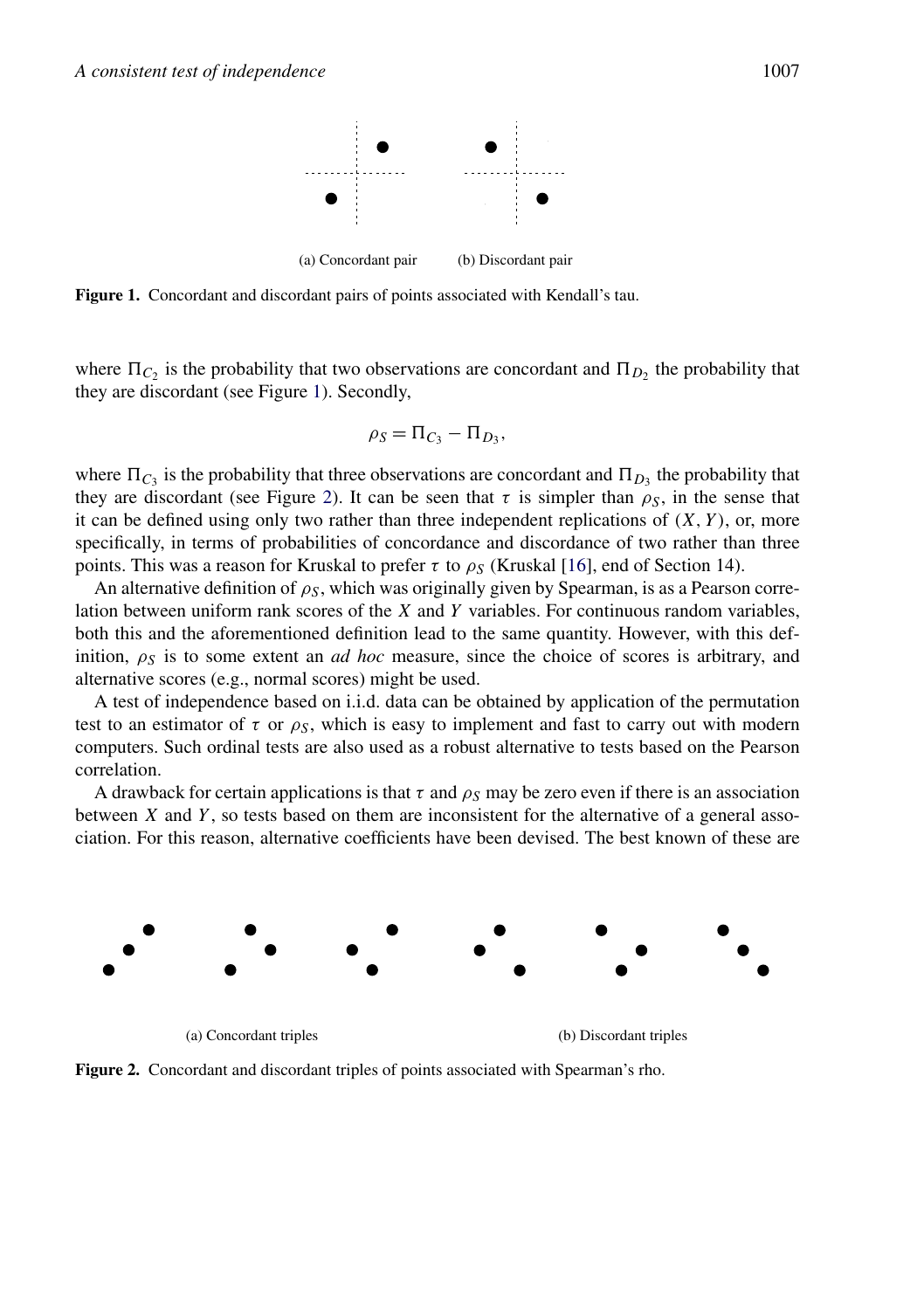<span id="page-3-0"></span>those introduced by Hoeffding  $[11]$  and Blum, Kiefer and Rosenblatt  $[4]$ . With  $F_{12}$  the joint distribution function of  $(X, Y)$ , and  $F_1$  and  $F_2$  the marginal distribution functions of *X*, respectively, *Y* , Hoeffding's coefficient is given as

$$
H = \int \left[ F_{12}(x, y) - F_1(x) F_2(y) \right]^2 dF_{12}(x, y), \tag{2}
$$

and the Blum–Kiefer–Rosenblatt (henceforth: BKR) coefficient as

$$
D = \int [F_{12}(x, y) - F_1(x)F_2(y)]^2 dF_1(x) dF_2(y).
$$
 (3)

Both can be seen to be non-negative with equality to zero under independence. Furthermore,  $D = 0$  can also be shown to imply independence. However, the Hoeffding coefficient has a severe drawback, namely that it may be zero even if there is an association, that is, it does not lead to a consistent independence test. An example is the case that  $P(X = 0, Y = 1) = P(X = 1, Y = 1)$ 0*)* = 1*/*2 (Hoeffding [\[11\]](#page-22-0), page 548).

A third option, especially suitable for categorical data, is the Pearson chi-square test; it is directly applicable to categorical data and can be used for continuous data after a suitable categorization. However, the chi-square test does not take the ordinal nature of the data into account, leading to potential power loss for "ordinal" alternatives; effectively the chi-square test treats the data as nominal rather than ordinal (see also Agresti [\[1\]](#page-22-0)).

Although *H* and *D* have simple mathematical formulas, they seem to be rather arbitrary, and many variants are possible (see also Section [3.3\)](#page-9-0). For this reason, we decided to develop a probabilistic interpretation of *H* (given in Section [3](#page-7-0) of this paper). However, we then noticed that *H* and *D* were unnecessarily complex, and that a clearly simpler and natural alternative coefficient was possible. Our new coefficient is a direct modification of Kendall's *τ*, which we call *τ*<sup>\*</sup>. It is non-negative and zero if and only if independence holds. Like  $\tau$  and  $\rho_S$ , we show that *H* and  $\tau^*$ equal the difference of concordance and discordance probabilities of a number of independent replications of *(X, Y)*. Analogously to the aforementioned way that  $\tau$  is simpler than  $\rho_S$ ,  $\tau^*$  is simpler than  $H$  in that only four independent replications of  $(X, Y)$  are required, whereas  $H$ needs five. It appears to us that relative simplicity of interpretation of a coefficient is of utmost importance, and that this is also the main reason for the current popularity of Kendall's tau. In particular, when it was introduced in the pre-computer age in 1938, the sample value of Kendall's tau was much harder to compute than the sample value of Spearman's rho, which had been in use since 1904 (Kruskal [\[16\]](#page-23-0)). In spite of this, judging by the number of Google Scholar hits, both currently appear to be about equally popular.<sup>1</sup>

As a remark on the two-sample case, if one of the variables is binary, a test that  $\tau^* = 0$  is equivalent to the Cramér von Mises test, as shown in Section 3 in Dassios and Bergsma [\[3\]](#page-22-0).

The organization of this paper is as follows. In Section [2,](#page-4-0) we first define  $\tau^*$ , and then state our main theorem that  $\tau^* \geq 0$  with equality if and only if independence holds. Furthermore, we provide a probabilistic interpretation in terms of concordance and discordance probabilities

<sup>&</sup>lt;sup>1</sup>The Google Scholar search "kendall's tau" OR "kendall tau" gave us  $16,400$  hits and the search "spearman's rho" OR "spearman rho" 18,500.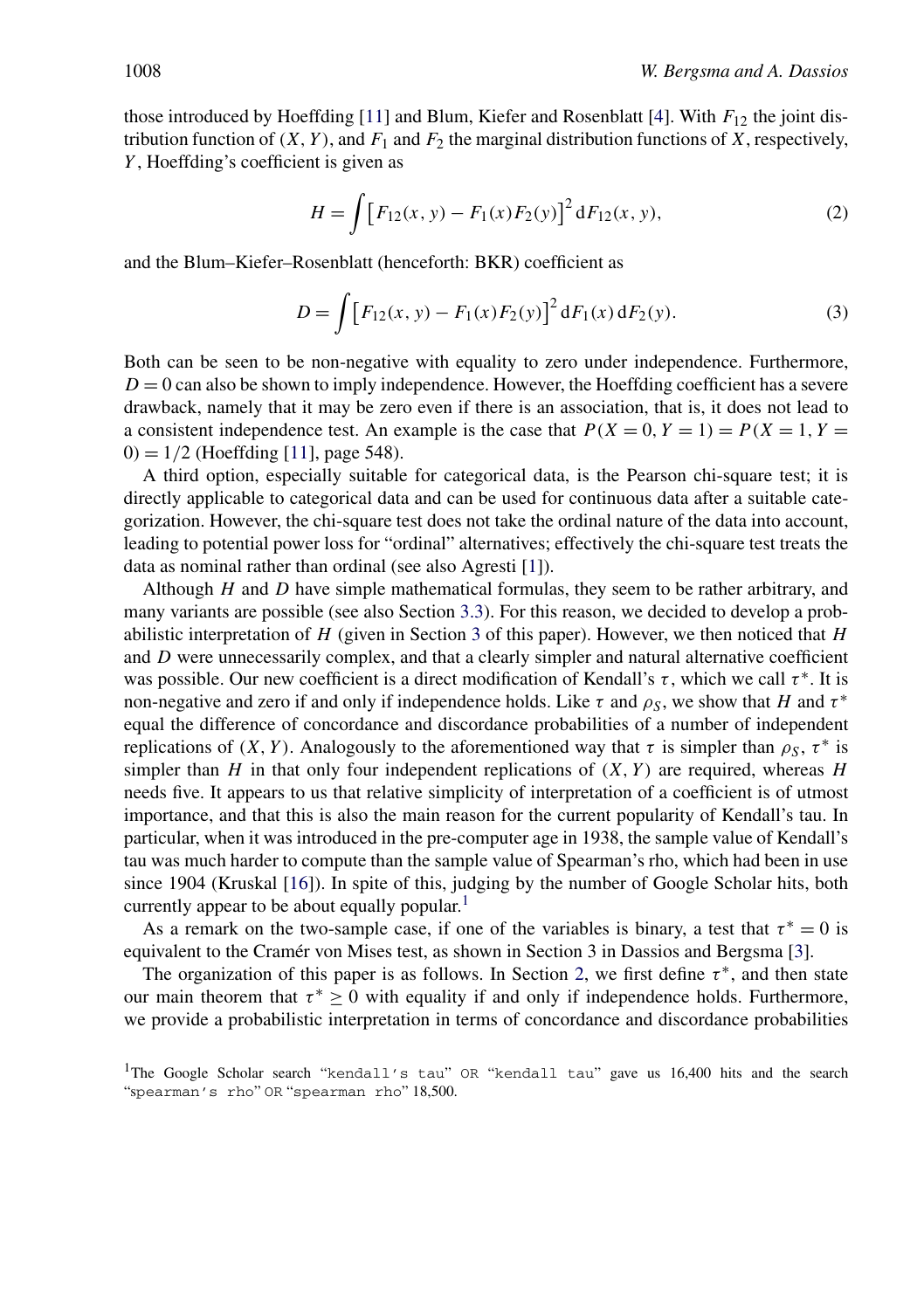<span id="page-4-0"></span>of four points. Section [5](#page-14-0) contains the proof of the main theorem. The proof turns out to be surprisingly involved for such a simple to formulate coefficient, and the ideas in the proof may be useful for other related research. A comparison with the Hoeffding, the BKR and some more recent coefficients is given in Section [3,](#page-7-0) and a new probabilistic interpretation for the former is given. In Section [4,](#page-10-0) we give a description of independence testing via the permutation test and a simulation study compares average *p*-values of our test and the aforementioned other two tests. Our test compares well with the other two in this respect.

# **2.** Definition of  $\tau^*$  and statement of its properties

We denote i.i.d. sample values by  $(x_1, y_1), \ldots, (x_n, y_n)$ , but will also use  $\{(X_i, Y_i)\}$  to denote i.i.d. replications of *(X, Y )* in order to define population coefficients. The empirical value *t* of Kendall's tau is

$$
t = \frac{1}{n^2} \sum_{i,j=1}^{n} sign(x_i - x_j) sign(y_i - y_j),
$$

and its population version is

$$
\tau = E \operatorname{sign}(X_1 - X_2) \operatorname{sign}(Y_1 - Y_2).
$$

(Kruskal [\[16\]](#page-23-0), Kendall and Gibbons [\[13\]](#page-23-0)). With

$$
s(z_1, z_2, z_3, z_4) = sign(z_1 - z_4)(z_3 - z_2)
$$
  
= sign(|z\_1 - z\_2|^2 + |z\_3 - z\_4|^2 - |z\_1 - z\_3|^2 - |z\_2 - z\_4|^2),

we obtain

$$
t^{2} = \frac{1}{n^{4}} \sum_{i,j,k,l=1}^{n} s(x_{i}, x_{j}, x_{k}, x_{l}) s(y_{i}, y_{j}, y_{k}, y_{l})
$$

and

$$
\tau^2 = Es(X_1, X_2, X_3, X_4)s(Y_1, Y_2, Y_3, Y_4).
$$

Replacing squared differences in *s* by absolute values of differences, we define

$$
a(z_1, z_2, z_3, z_4) = sign(|z_1 - z_2| + |z_3 - z_4| - |z_1 - z_3| - |z_2 - z_4|). \tag{4}
$$

This leads to a modified version of  $t^2$ ,

$$
t^* = \frac{1}{n^4} \sum_{i,j,k,l=1}^n a(x_i, x_j, x_k, x_l) a(y_i, y_j, y_k, y_l)
$$
 (5)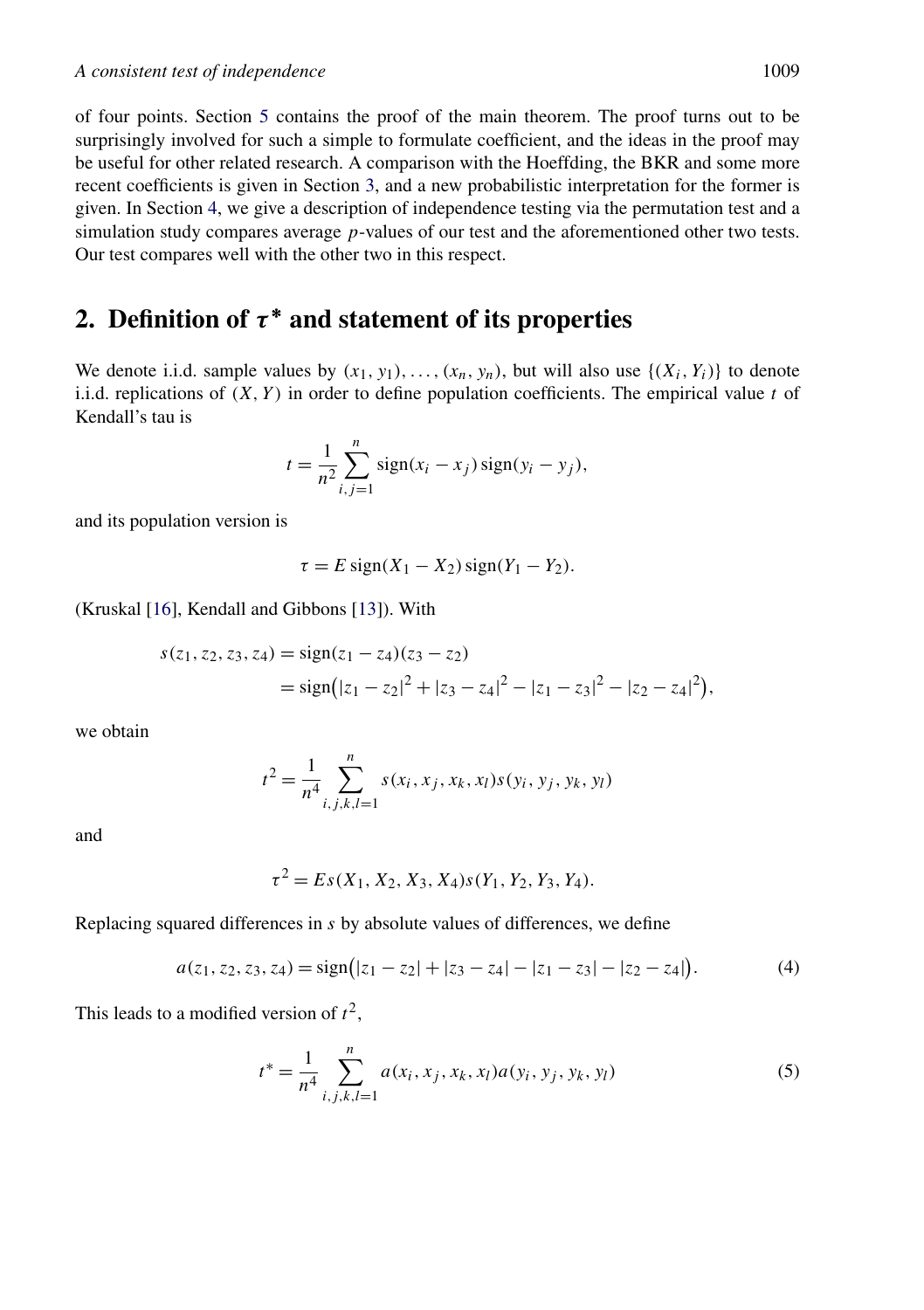<span id="page-5-0"></span>and the corresponding population coefficient

$$
\tau^* = \tau^*(X, Y) = Ea(X_1, X_2, X_3, X_4)a(Y_1, Y_2, Y_3, Y_4).
$$

The quantities  $t^*$  and  $\tau^*$  are new, and the main result of the paper is the following:

**Theorem 1.** *Assume (X, Y ) has a bivariate discrete or continuous distribution*, *or a mixture of the two*, *that is*, *assume there exists a probability mass function f and a density function f*˜ *such that*

$$
P(X < x, Y < y) = \sum_{u_i < x, v_i < y} f(u_i, v_i) + \int_{u < x, v < y} \tilde{f}(u, v) \, du \, dv.
$$

*It holds true that*  $\tau^*(X, Y) \geq 0$  *with equality if and only if X and Y are independent.* 

The proof is given in Section [5.](#page-14-0) We conjecture that the condition of the theorem is not necessary, that is, that for arbitrary  $(X, Y)$  it holds that  $\tau^*(X, Y) \ge 0$  with equality if and only if X and *Y* are independent.

If the sign functions are omitted from  $\tau^*$ , we obtain the covariance introduced by Bergsma [\[2\]](#page-22-0) and Székely, Rizzo and Bakirov [\[26\]](#page-23-0). They showed that for arbitrary real random variables *X* and *Y* , this covariance is non-negative with equality to zero if and only if *X* and *Y* are independent. (See Section [3.4](#page-9-0) for further details.)

By the Cauchy–Schwarz inequality, the normalized value

$$
\tau_b^* = \frac{\tau^*(X, Y)}{\sqrt{\tau^*(X, X)\tau^*(Y, Y)}}
$$

does not exceed one. (Note that this notation is in line with Kendall's  $\tau_b$ , defined analogously.)

The definition of  $\tau^*$  can easily be extended to *X* and *Y* in arbitrary metric spaces, but unfortunately Theorem 1 does not extend then, as it is possible that *τ* <sup>∗</sup> *<* 0. This is shown by the following example. Consider a set of points  $\{u_1, \ldots, u_8\} \subset \mathbb{R}^8$ , where  $u_i = (u_{i1}, \ldots, u_{i8})'$  such that  $u_{ii} = 3$ ,  $u_{ij} = -1$  if  $i \neq j$  and  $i, j \leq 4$  or  $i, j \geq 5$ , and  $u_{ij} = 0$  otherwise. Suppose *Y* is uniformly distributed on  $\{0, 1\}$ , and given  $Y = 0$ , X is uniformly distributed on  $u_1, \ldots, u_4$ , and given  $Y = 1$ , *X* is uniformly distributed on  $u_5, \ldots, u_8$ . Then  $\tau^* = -1/64$ .

Note that  $\tau^*(X, Y)$  is a function of the copula, which is the joint distribution of  $F_1(X)$  and  $F_2(Y)$ , where  $F_1$  and  $F_2$  are the cumulative distribution functions of *X* and *Y*. More generally, for any strictly monotone (increasing or decreasing) functions *g* and *h*,  $\tau^*(X, Y) = \tau^*(g(X), h(Y))$ . Nelsen [\[18\]](#page-23-0), Chapter 5, explores the way in which copulas can be used in the study of dependence between random variables, paying particular attention to Kendall's tau and Spearman's rho.

We now give a probabilistic interpretation of  $\tau^*$ . Recall that Kendall's tau is the probability that a pair of points is concordant minus the probability that a pair of points is discordant. Our *τ* <sup>∗</sup> is proportional to the probability that two pairs are "jointly" concordant, plus the probability that two pairs are "jointly" discordant, minus the probability that, "jointly", one pair is discordant and the other concordant. Here, "jointly" refers to there being a common axis separating the two points of each of the two pairs.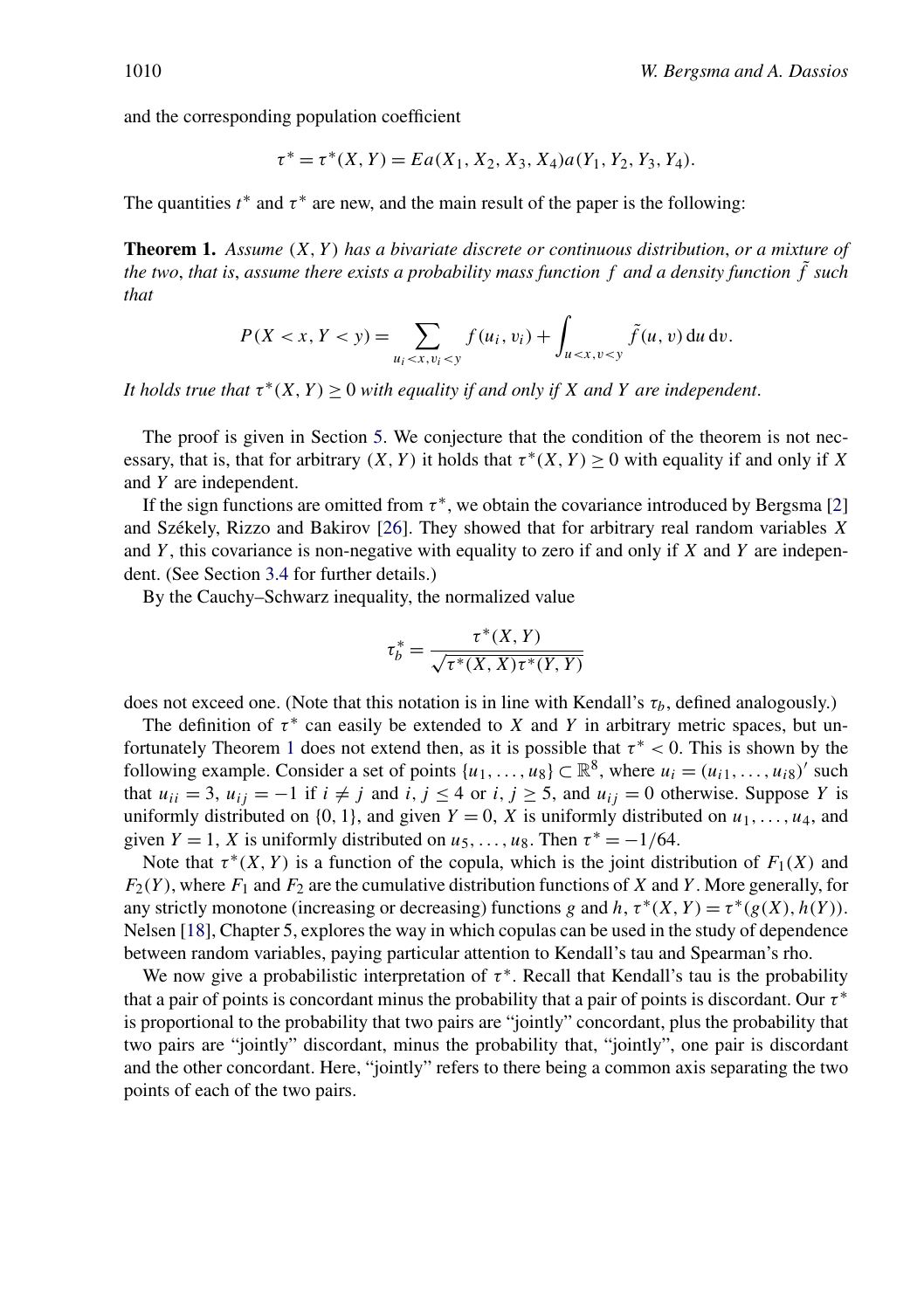<span id="page-6-0"></span>

**Figure 3.** Configurations of concordant and discordant quadruples of points associated with  $\tau^*$ . The dotted axes indicate strict separation of points in different quadrants; within a quadrant, no restrictions apply on the relative positions of points.

To use a slightly different terminology which will be convenient, we say that a set of four points is concordant if two pairs are either "jointly" concordant or "jointly" discordant, while four points are called discordant if, "jointly", one pair is concordant and the other is discordant. These configurations are given in Figure 3. In mathematical notation, a set of four points  ${(x_1, y_1), \ldots, (x_4, y_4)}$  is concordant if there is a permutation  $(i, j, k, l)$  of  $(1, 2, 3, 4)$  such that

$$
(x_i, x_j < x_k, x_l) \& \big[ (y_i, y_j < y_k, y_l) \big] | (y_i, y_j > y_k, y_l) \big],
$$

and discordant if there is a permutation  $(i, j, k, l)$  of  $(1, 2, 3, 4)$  such that

$$
[(x_i, x_j < x_k, x_l) || (x_i, x_j > x_k, x_l)] \& [(y_i, y_k < y_j, y_l) || (y_i, y_k > y_j, y_l)],
$$

where  $\parallel$  and & are logical OR, respectively, AND, and  $I(z_1, z_2 < z_3, z_4)$  is shorthand for  $I(z_1 < z_2 < z_3, z_4)$  $z_3 \& z_1 < z_4 \& z_2 < z_3 \& z_2 < z_4$ ). It is straightforward to verify that

$$
a(z_1, z_2, z_3, z_4) = I(z_1, z_3 < z_2, z_4) + I(z_1, z_3 > z_2, z_4)
$$

$$
- I(z_1, z_2 < z_3, z_4) - I(z_3, z_4 < z_1, z_2),
$$

where *I* is the indicator function. Hence,

$$
\tau^* = 4P(X_1, X_2 < X_3, X_4 \& Y_1, Y_2 < Y_3, Y_4) \\
+ 4P(X_1, X_2 < X_3, X_4 \& Y_1, Y_2 > Y_3, Y_4) \\
- 8P(X_1, X_2 < X_3, X_4 \& Y_1, Y_3 < Y_2, Y_4).
$$
\n
$$
(6)
$$

Denoting the probability that four randomly chosen points are concordant as  $\Pi_{C_4}$  and the probability that they are discordant as  $\Pi_{D_4}$ , we obtain that the sum of the first two terms on the right-hand side of (6) equals  $\Pi_{C_4}$ /6, while the last term equals  $\Pi_{D_4}/24$ . Hence,

$$
\tau^* = \frac{2\Pi_{C_4} - \Pi_{D_4}}{3}.\tag{7}
$$

It can be seen that  $t^*$  and  $\tau^*$  do not depend on the scale at which the variables are measured, but only on the ranks or grades of the observations. Four points are said to be *tied* if they are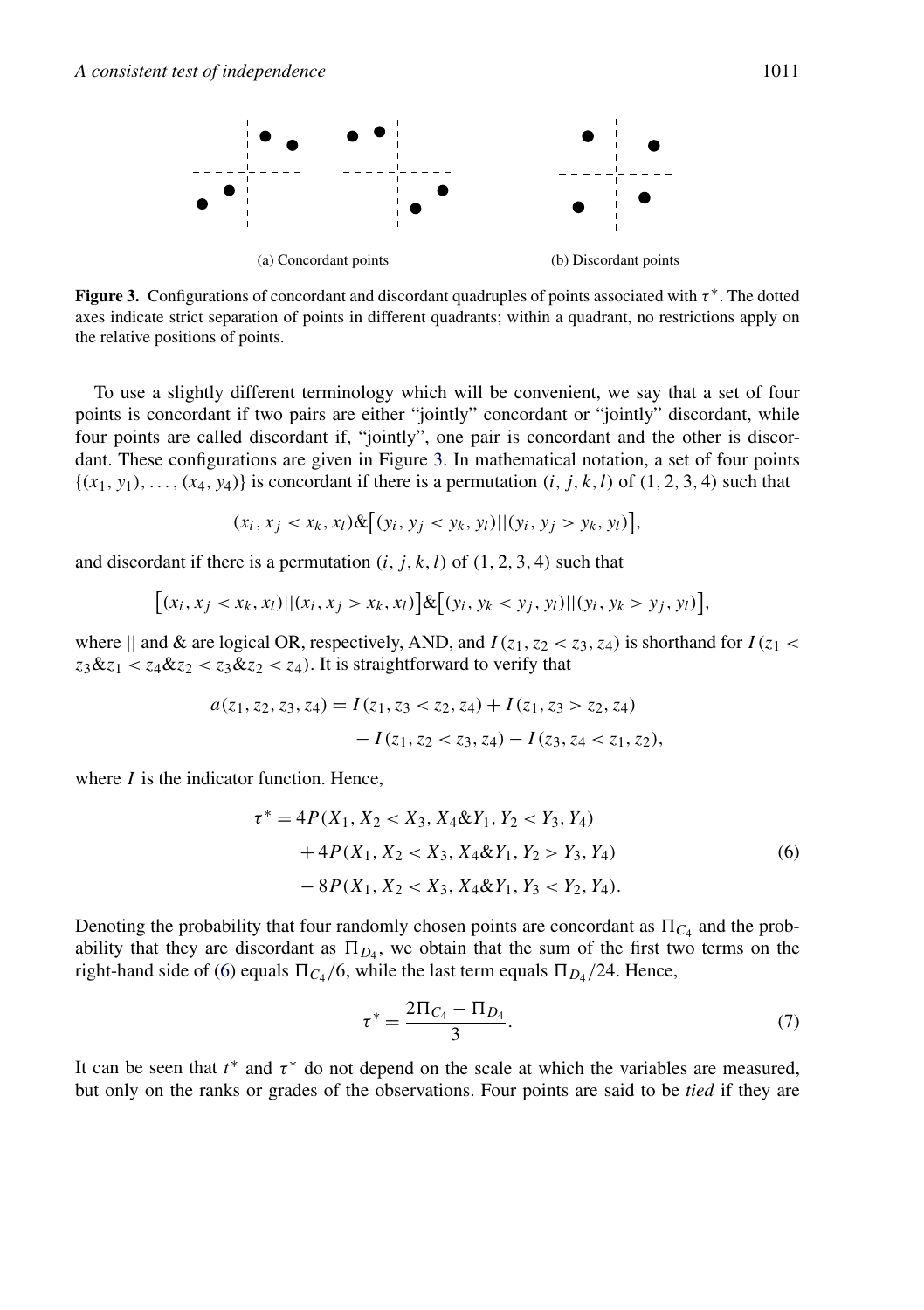<span id="page-7-0"></span>neither concordant nor discordant. Clearly, for continuous distributions the probability of tied observations is zero. Hence, under independence, when all configurations are equally likely,  $\Pi_{C_4} = 1/3$  and  $\Pi_{D_4} = 2/3$ , and if one variable is a strictly monotone function of the other, then  $\Pi_{C_4} = 1$  and  $\Pi_{D_4} = 0$ .

## **3. Comparison to other tests**

The two most popular (almost) consistent tests of independence for ordinal random variables are those based on Hoeffding's *H* and BKR's *D*, given in [\(2\)](#page-3-0) and [\(3\)](#page-3-0). We compare  $\tau^*$  with these coefficients as well as with the recently introduced non-ordinal measures of Székely, Rizzo and Bakirov [\[26\]](#page-23-0) and Gretton *et al.* [\[9\]](#page-22-0). We give a probabilistic interpretation for *H* and show that *τ* <sup>∗</sup> is simpler. Since  $H = 0$  does not imply independence if the distributions are discrete, it should perhaps not be used, and we are left with two ordinal coefficients,  $\tau^*$  and *D*, of which  $\tau^*$  is the simplest. Further discussions of ordinal data and non-parametric methods for independence testing are given Agresti [\[1\]](#page-22-0), Hollander and Wolfe [\[12\]](#page-23-0) and Sheskin [\[24\]](#page-23-0).

#### **3.1. Probabilistic interpretation of Hoeffding's** *H*

Hoeffding's [\[11\]](#page-22-0) coefficient for measuring deviation from independence for a bivariate distribution function is given by [\(2\)](#page-3-0) (see also Blum, Kiefer and Rosenblatt [\[4\]](#page-22-0), Hollander and Wolfe [\[12\]](#page-23-0) and Wilding and Mudholkar [\[27\]](#page-23-0)). An alternative formulation given by Hoeffding is

$$
H = \frac{1}{4}E\phi(X_1, X_2, X_3)\phi(X_1, X_4, X_5)\phi(Y_1, Y_2, Y_3)\phi(Y_1, Y_4, Y_5),
$$

where  $\phi(z_1, z_2, z_3) = I(z_1 \geq z_2) - I(z_1 \geq z_3)$ . Hoeffding's *H* can be zero for some discrete dependent *(X, Y)*. An example is the case that  $P(X = 0, Y = 1) = P(X = 1, Y = 0) = 1/2$ (Hoeffding [\[11\]](#page-22-0), page 548).

Interestingly, Hoeffding's *H* has an interpretation in terms of concordance and discordance probabilities closely related to the interpretation of  $\tau^*$ . With

$$
F_{12}(x, y) = P(X \le x, Y \le y),
$$
  
\n
$$
F_{12}(x, y) = P(X \le x, Y > y) = F_1(x) - F_{12}(x, y),
$$
  
\n
$$
F_{12}(x, y) = P(X > x, Y \le y) = F_2(y) - F_{12}(x, y),
$$
  
\n
$$
F_{12}(x, y) = P(X > x, Y > y) = 1 - F_1(x) - F_2(y) + F_{12}(x, y),
$$

we have the equality

$$
F_{12} - F_1 F_2 = F_{12} F_{\overline{12}} - F_{1\overline{2}} F_{\overline{12}}.
$$
\n(8)

Let five points be *H*-concordant if four are configured as in Figure [3\(](#page-6-0)a) and the fifth is on the point where the axes cross and, analogously, five points are *H*-discordant if four are configured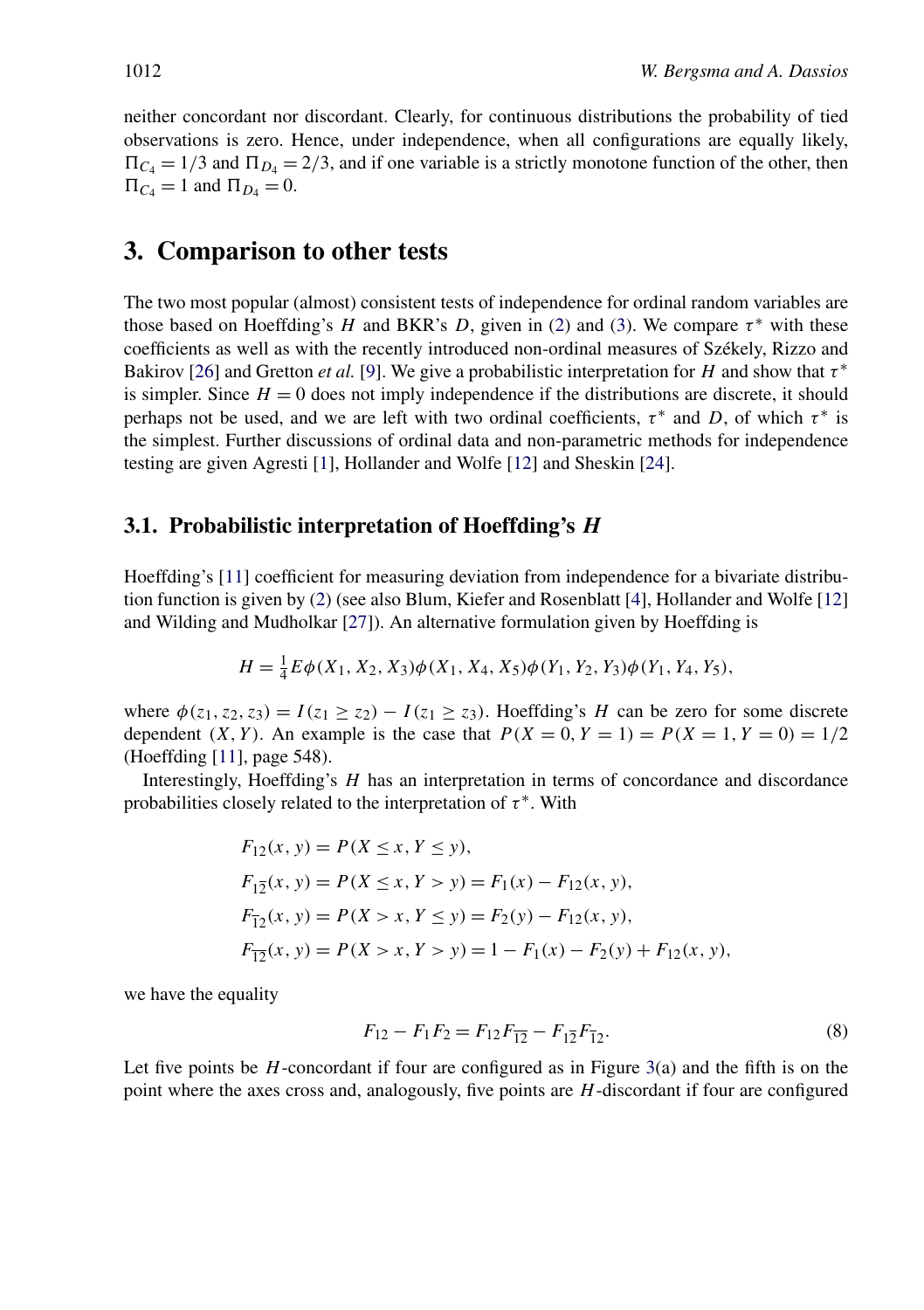<span id="page-8-0"></span>as in Figure [3\(](#page-6-0)b) and the fifth is on the point where the axes cross. Denote the probabilities of *H*-concordance and discordance by  $\Pi_{C_5}$  and  $\Pi_{D_5}$ . Then, omitting the arguments *x* and *y*,

$$
\int (F_{12}^2 F_{\overline{12}}^2 + F_{12}^2 F_{\overline{12}}^2) dF_{12} = \frac{2!2!1!}{5!} \Pi_{C_5} = \frac{1}{30} \Pi_{C_5}
$$

and

$$
\int F_{12}F_{12}F_{12}F_{12} dF_{12} = \frac{1}{5!} \Pi_{D_5} = \frac{1}{120} \Pi_{D_5}.
$$

Hence, using [\(8\)](#page-7-0),

$$
H = \int (F_{12}F_{\overline{12}} - F_{1\overline{2}}F_{\overline{12}})^2 dF_{12} = \frac{2\Pi_{C_5} - \Pi_{D_5}}{60}.
$$

We can see that Hoeffding's *H* has two drawbacks compared to  $\tau^*$ . Firstly, it is more complex in that it is based on concordance and discordance of five points rather than four and, secondly, it can be zero under dependence for certain discrete distributions.

#### **3.2. The Blum–Kiefer–Rosenblatt coefficient and Spearman's rho**

The coefficient *D* is given by [\(3\)](#page-3-0), and tests based on it were first studied by Blum, Kiefer and Rosenblatt [\[4\]](#page-22-0). It follows from results in Bergsma [\[2\]](#page-22-0) that in the continuous case, with

$$
h(z_1, z_2, z_3, z_4) = |z_1 - z_2| + |z_3 - z_4| - |z_1 - z_3| - |z_2 - z_4|,
$$
  
\n
$$
D = Eh(F_1(X_1), F_1(X_2), F_1(X_3), F_1(X_4))
$$
  
\n
$$
\times h(F_2(Y_1), F_2(Y_2), F_2(Y_3), F_2(Y_4)).
$$
\n(9)

A similar formulation was given by Feuerverger [\[8\]](#page-22-0), who used characteristic functions for its derivation. This connection of Feuerverger's work to that of Blum, Kiefer and Rosenblatt does not appear to have been noted before.

Replacing absolute values in *h* by squares, it is straightforward to show that a thus modified *D* reduces to

$$
4(E[F_1(X_1) - F_1(X_2)][F_2(Y_1) - F_2(Y_2)])^2
$$
  
= 16(E[F\_1(X\_1) - EF\_1(X)][F\_2(Y\_1) - EF\_2(Y)])^2 =  $\frac{1}{9}\tilde{\rho}_S^2$ ,

where

$$
\tilde{\rho}_S = 12E[F_1(X_1) - EF_1(X)][F_2(Y_1) - EF_2(Y)]
$$

is a version of Spearman's correlation which coincides with  $\rho_s$  given in Section 1 for continuous distributions (see Section 5 in Kruskal [\[16\]](#page-23-0), for more details).

Following Kruskal's [\[16\]](#page-23-0) preference for Kendall's tau over Spearman's rho due to its relative simplicity, the same preference might be expressed for  $\tau^*$  compared to *D*.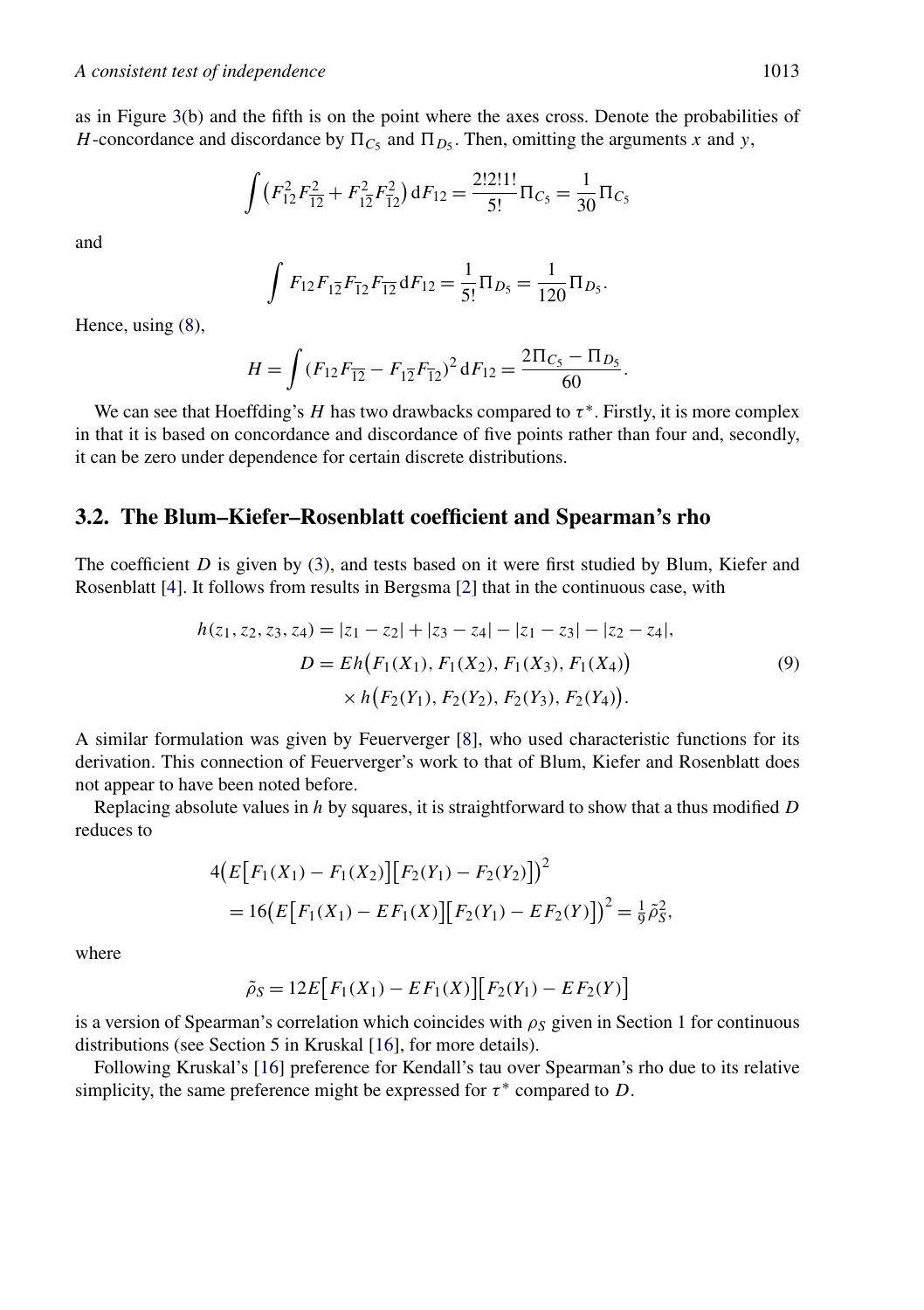#### <span id="page-9-0"></span>**3.3. Comparison to other ordinal consistent tests of independence**

We now describe further approaches to obtaining consistent independence tests for ordinal variables described in the literature. It may be noted that *H* and *D* are special cases of a general family of coefficients, which can be formulated as

$$
Q_{g,h} = Q_{g,h}(X,Y) = \int g(|F_{12}(x,y) - F_1(x)F_2(y)|) d[h(F_{12})(x,y)].
$$
 (10)

For appropriately chosen *g* and *h*,  $Q_{g,h} = 0$  if and only if *X* and *Y* are independent. Instances were studied by de Wet [\[5\]](#page-22-0), Deheuvels [\[6\]](#page-22-0), Schweizer and Wolff [\[21\]](#page-23-0) and Feuerverger [\[8\]](#page-22-0) (where the former two focussed on asymptotic distributions of empirical versions, while the latter two focussed on population coefficients). Alternatively, Rényi [\[19\]](#page-23-0) proposed *maximal correlation*, defined as

$$
\rho^+ = \sup_{g,h} \rho(g(X), h(Y)),
$$

where the supremum is taken over square integrable functions. Though applicable to ordinal random variables,  $\rho^+$  does not utilize the ordinal nature of the variables. Furthermore, it is hard to estimate, and has the drawback that it may equal one for distributions arbitrarily "close" to independence (Kimeldorf and Sampson [\[15\]](#page-23-0)). An ordinal variant, proposed by Kimeldorf and Sampson [\[15\]](#page-23-0), was to maximize the correlation over non-decreasing square integrable functions.

#### **3.4. Comparison to non-ordinal consistent tests of independence**

Recently Székely, Rizzo and Bakirov [\[26\]](#page-23-0) introduced a consistent test of independence for Euclidean random variables. With  $\psi_{XY}$  the characteristic function of the distribution of  $(X, Y) \in$  $\mathbb{R}^p \times \mathbb{R}^q$ , and  $\psi_X$  and  $\psi_Y$  the characteristic functions of the corresponding marginal distributions, they defined

$$
d\text{cov}^{2}(X, Y) = \frac{1}{c_{p}c_{q}} \int_{\mathbb{R}^{p} \times \mathbb{R}^{q}} \frac{|\psi_{XY}(s, t) - \psi_{X}(s)\psi_{Y}(t)|^{2}}{\|t\|^{1+p} \|s\|^{1+q}} ds dt,
$$
 (11)

where  $c_p$  and  $c_q$  are constants. It holds true that  $dcov^2(X, Y) \ge 0$  with equality if and only if *X* and *Y* are independent, which is easy to show from the definition. The expression (11) was originally introduced by Feuerverger [\[8\]](#page-22-0), but only for real *X* and *Y* ( $p = q = 1$ ).

It was shown that dcov can equivalently be defined as

$$
dcov^{2}(X, Y) = E \|X_{1} - X_{2}\| \|Y_{1} - Y_{2}\| + E \|X_{1} - X_{2}\| E \|Y_{1} - Y_{2}\| - 2E \|X_{1} - X_{2}\| \|Y_{1} - Y_{3}\|.
$$

From this, it is straightforward to derive that

$$
dcov2(X, Y) = \frac{1}{4} Eh(X_1, X_2, X_3, X_4)h(Y_1, Y_2, Y_3, Y_4),
$$

where *h* is defined by [\(9\)](#page-8-0). Hence, for the case that *X* and *Y* are real (i.e.,  $p = q = 1$ ), dcov is closely related to  $\tau^*$ ,  $\tau^*$  being a sign version.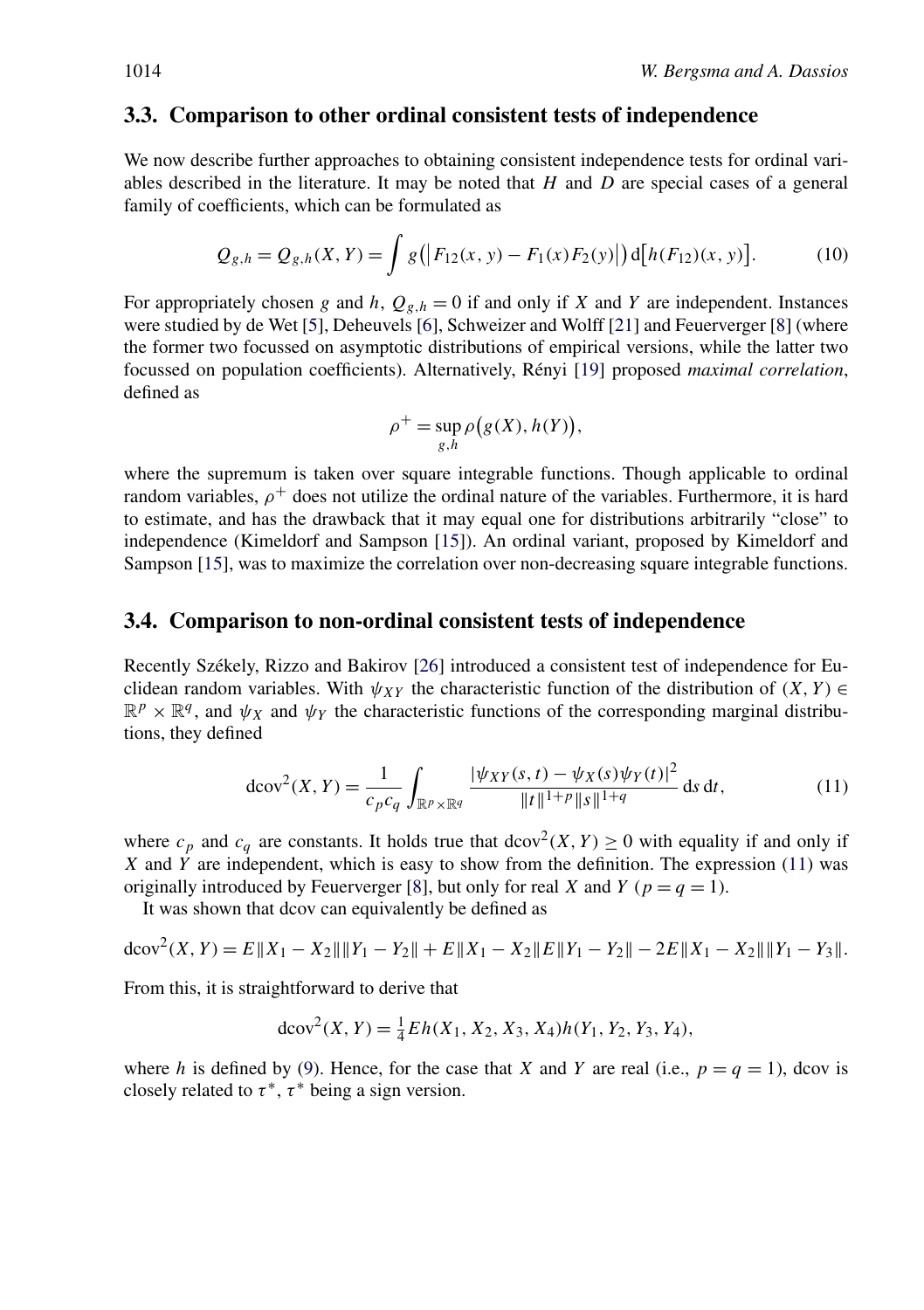<span id="page-10-0"></span>With  $Z_1$  and  $Z_2$  independent with distribution  $F$ , let

$$
h_F(z_1, z_2) = -\frac{1}{2} E h(z_1, z_2, Z_1, Z_2),
$$

where  $h$  is defined by  $(9)$ . It can be verified that

$$
dcov2(X, Y) = EhF1(X1, X2)hF2(Y1, Y2).
$$

As shown by Bergsma [\[2\]](#page-22-0) for the case that *X* and *Y* are real and Sejdinovic *et al.* [\[22\]](#page-23-0) (see also Sejdinovic *et al.* [\[23\]](#page-23-0)) for the case that *X* and *Y* are Euclidean,  $h_F$  is a positive definite kernel implying non-negativity of dcov<sup>2</sup>, while further properties of  $h_F$  imply equality to zero if and only if *X* and *Y* are independent. In fact, as shown explicitly by Seidinovic *et al.*, dcov<sup>2</sup> falls in a general class of association measures based on positive definite kernels described by Gretton *et al.* [\[9\]](#page-22-0), which they called the Hilbert–Schmidt independence criterion (HSIC). This criterion is a generalization of Escoufier's vector covariance (Escoufier [\[7\]](#page-22-0), Robert and Escoufier [\[20\]](#page-23-0)). It appears that  $\tau^*$  is not an HSIC.

Although dcov<sup>2</sup> and  $\tau^*$  are similar in form, proofs of their basic properties are very different. In particular, in spite of its simple mathematical description, the proof for  $\tau^*$  is much more complex. The reason for this is that it appears hard to formulate *τ* <sup>∗</sup> in terms of positive definite kernels, or as the expectation of a squared norm of a random quantity (see also Lyons [\[17\]](#page-23-0)).

Finally, another recent consistent test of independence for Euclidean random variables is given by Heller, Gorfine and Heller [\[10\]](#page-22-0), which is based on the summation of Pearson chi-square statistics for well-chosen collapsing of the bivariate distribution onto  $2 \times 2$  contingency tables.

### **4. Testing independence**

A suitable test for independence is a permutation test which rejects the independence hypothesis for large values of  $t^*$ , the empirical value of  $\tau^*$ . As an exact permutation test is too time consuming for moderately large *n*, we use a Monte Carlo approximation, which is also called a resampling test, and which is carried out as follows. For  $r = 1, 2, \ldots$ , let  $(i_{r1}, \ldots, i_{rn})$  be a random permutation of  $(1, \ldots, n)$ , and let  $t_r^*$  be  $t^*$  computed for the *r*th resample  $(X_1, Y_{i_{r1}}), \ldots, (X_n, Y_{i_{rn}})$ . Then the Monte Carlo permutation *p*-value based on *R* resamples is computed as

Monte Carlo *p*-value = 
$$
\frac{1}{R} \sum_{r=1}^{R} I(t_r^* > t^*).
$$

A further computational problem is the evaluation of  $t^*$  itself (and of the  $t^*$ ), which requires computational time  $O(n^4)$ , and may be practically infeasible for moderately large samples. However, *t*<sup>∗</sup> can be well-approximated by taking a sufficiently large random sample of subsets of four observations to approximate the sum in [\(5\)](#page-4-0).

As is well known, the permutation test conditions on the empirical marginal distributions, which are sufficient statistics for the independence model. In categorical data analysis, it is usually referred to as an exact conditional test. Note that there does not seem to be a need for an asymptotic approximation to the sampling distribution of *t*∗.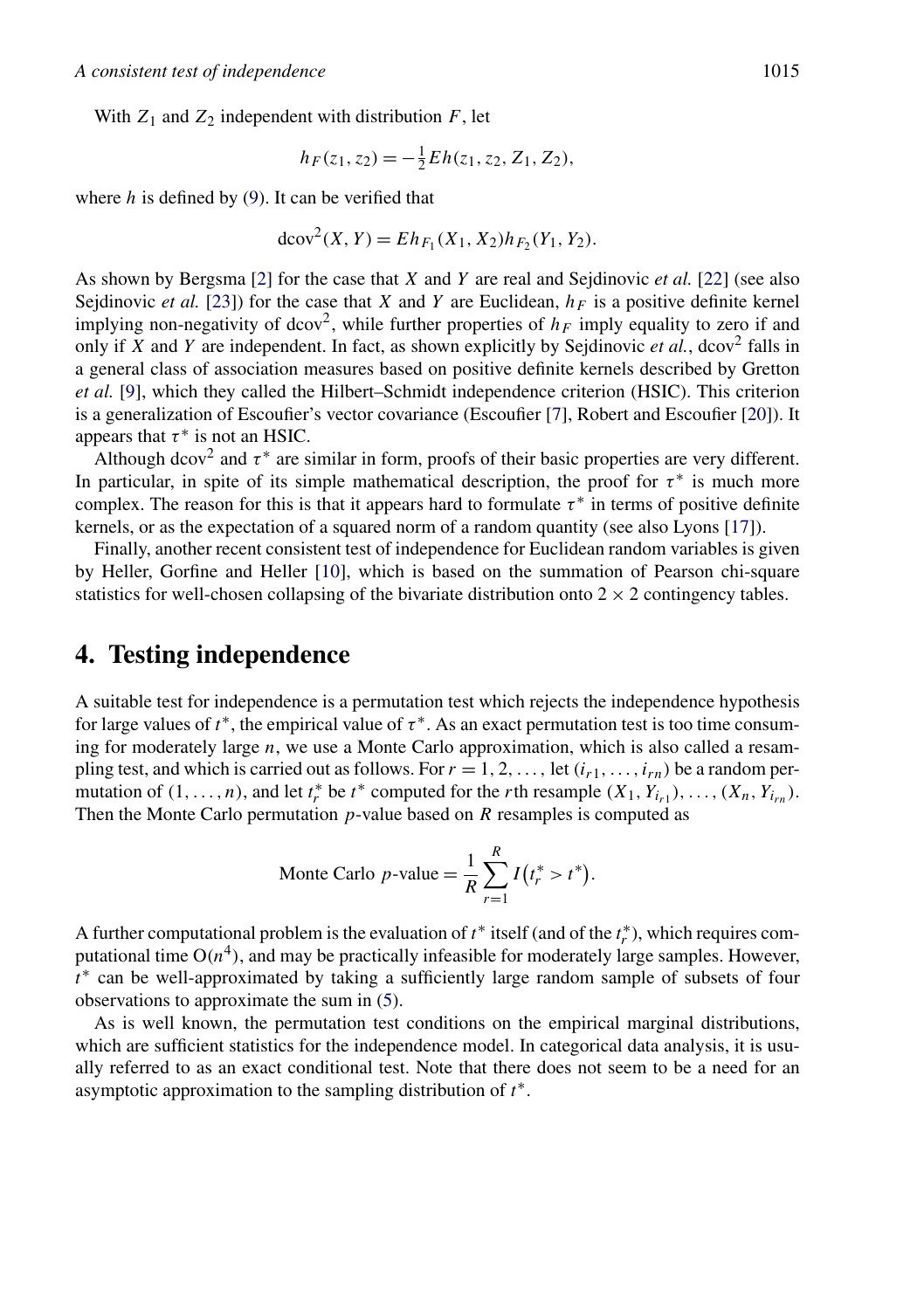| <b>Table 1.</b> Artificial contingency table containing multinomial counts. Permutation        |
|------------------------------------------------------------------------------------------------|
| tests based on Kendall's tau and the Pearson chi-square statistic do not yield a sig-          |
| nificant association ( $p = 0.99$ , resp., $p = 0.25$ ), but a permutation test based on $t^*$ |
| yields $p = 0.035$                                                                             |

| Χ |                |             |                         |                |                |   |  |  |
|---|----------------|-------------|-------------------------|----------------|----------------|---|--|--|
|   | $\overline{1}$ | $2^{\circ}$ | $\overline{\mathbf{3}}$ | $\overline{4}$ | 5 <sup>7</sup> | 6 |  |  |
|   | $\mathcal{D}$  |             | $\overline{0}$          | $\overline{0}$ | $\overline{0}$ |   |  |  |
| ာ |                |             | $\overline{0}$          | $\Omega$       | $\Omega$       |   |  |  |
| 3 |                | $\Omega$    |                         |                | 2              |   |  |  |
|   |                |             |                         | $\mathbf{1}$   | 1              |   |  |  |
|   |                |             | $\overline{1}$          | $\overline{2}$ | 1              |   |  |  |

In this section, we compare various tests of independence using an artificial and a real data set and via a simulation study.

#### **4.1. Examples**

An artificial multinomial table of counts is given in Table 1, where *X* and *Y* are ordinal variables with 5 and 7 categories. Visually, we can detect an association pattern, but as it is non-monotonic a test based on Kendall's tau does not yield a significant *p*-value. The chi-square test also yields a non-significant  $p = 0.252$ , while a permutation test based on  $t^*$  yields  $p = 0.032$ , giving evidence of an association. We also did tests based on *D*, which yields  $p = 0.047$ , and the test based on Hoeffding's *H* yields  $p = 0.028$ . In this example, using a consistent test designed for ordinal data, evidence for an association can be found, which is not possible with a nominal data test like the chi-square test or with a test based on Kendall's tau. For all tests except Hoeffding's  $R = 10^6$ resamples were used, and for Hoeffding's test  $R = 4000$  resamples were used.

Table 2 shows data from a randomized study to compare two treatments for a gastric ulcer crater, and was previously analyzed in Agresti [\[1\]](#page-22-0). Using  $R = 10^5$  resamples, the chi-square test yields  $p = 0.118$ , Kendall's tau yields  $p = 0.019$ ,  $t^*$  yields  $p = 0.028$ , *D* yields  $p = 0.026$ , and using  $10^4$  resamples Hoeffding's *H* yields  $p = 0.006$ .

**Table 2.** Results of study comparing two treatments of gastric ulcer

|                                                                                             | Change in size of Ulcer Crater $(Y)$ |  |  |  |  |  |
|---------------------------------------------------------------------------------------------|--------------------------------------|--|--|--|--|--|
| Treatment group (X) Larger Healed ( $\lt \frac{2}{3}$ ) Healed ( $\ge \frac{2}{3}$ ) Healed |                                      |  |  |  |  |  |
|                                                                                             |                                      |  |  |  |  |  |
|                                                                                             |                                      |  |  |  |  |  |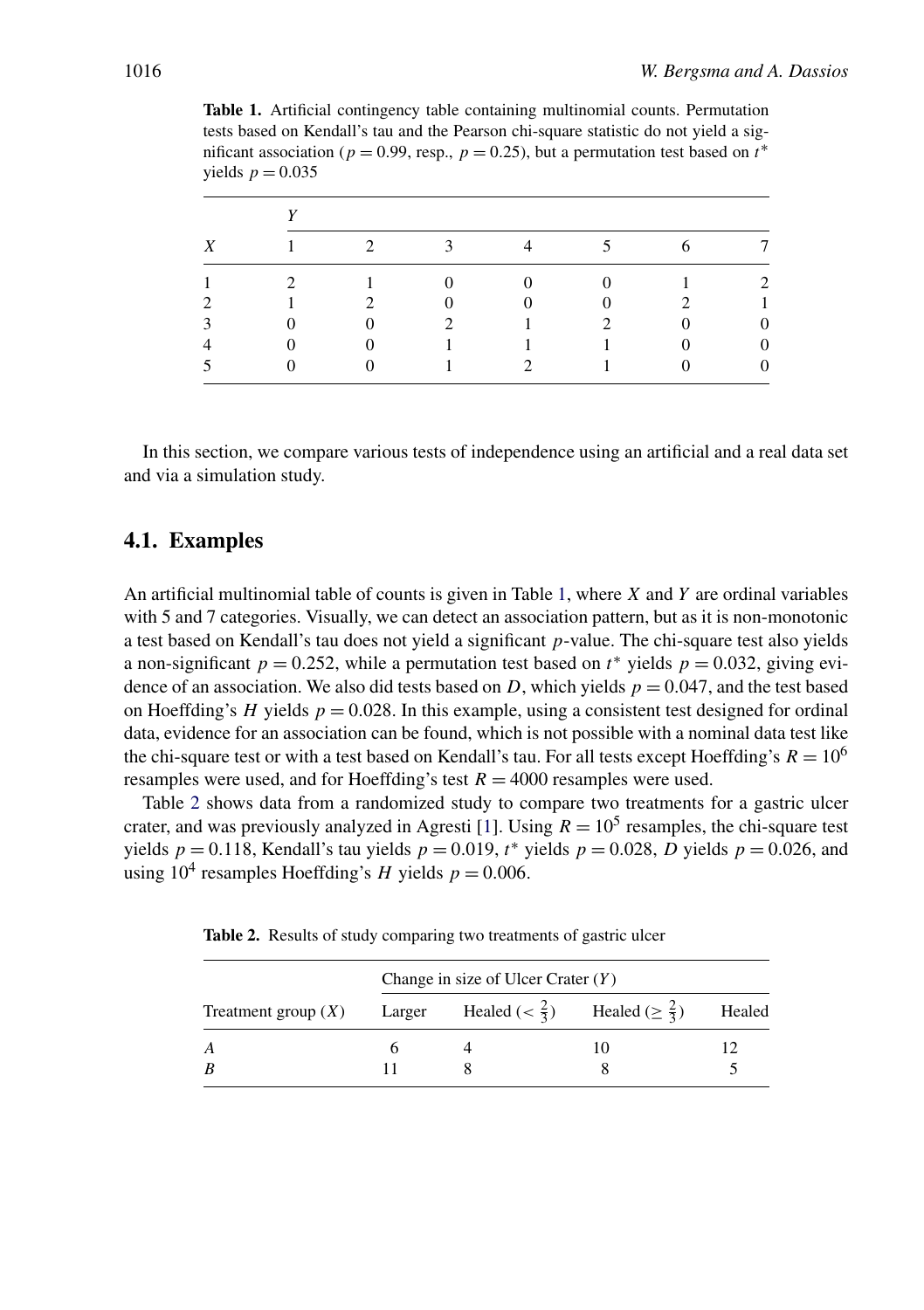<span id="page-12-0"></span>

**Figure 4.** Simulations were done for data generated from the uniform distribution on the lines within each of the six boxes. For all except the Zig–zag and the Parallel lines, the ordinary correlation is zero.

#### **4.2. Simulated average** *p***-values for independence tests based on** *D***,** *H* **, and** *τ* **∗**

Any of the three tests can be expected to have most power of the three for certain alternatives, and least power of the three for others. Given the broadness of possible alternatives, it cannot be hoped to get a simple description of alternatives for which any single test is the most powerful. However, some insight may be gained by looking at average *p*-values for a set of carefully selected alternatives.

In Figure 4, six boxes with lines in them are represented, and we simulated from the uniform distribution on these lines. The first five maximize or minimize the correlation between some simple orthogonal functions for given uniform marginals. In particular, say the boxes represent the square  $[0, 1] \times [0, 1]$ , then the Bump, Zig–zag and Double bump distributions maximize, for given uniform marginals,

$$
\rho[\cos(2\pi X), \cos(\pi Y)], \qquad \rho[\cos(3\pi X), \cos(\pi Y)] \text{ and } \rho[\cos(4\pi X), \cos(\pi Y)],
$$

respectively. The Cross and Box distributions respectively maximize and minimize, for given uniform marginals,

$$
\rho \left[ \cos(2\pi X), \cos(2\pi Y) \right].
$$

As they represent in this sense extreme forms of association, these distributions should yield good insight in the comparative performance of the tests. Furthermore, the Parallel lines distribution was chosen because it is simple and demonstrates a weakness of Hoeffding's test, as it has comparatively very little power here (we did not manage to find a distribution where *D* or *τ* <sup>∗</sup>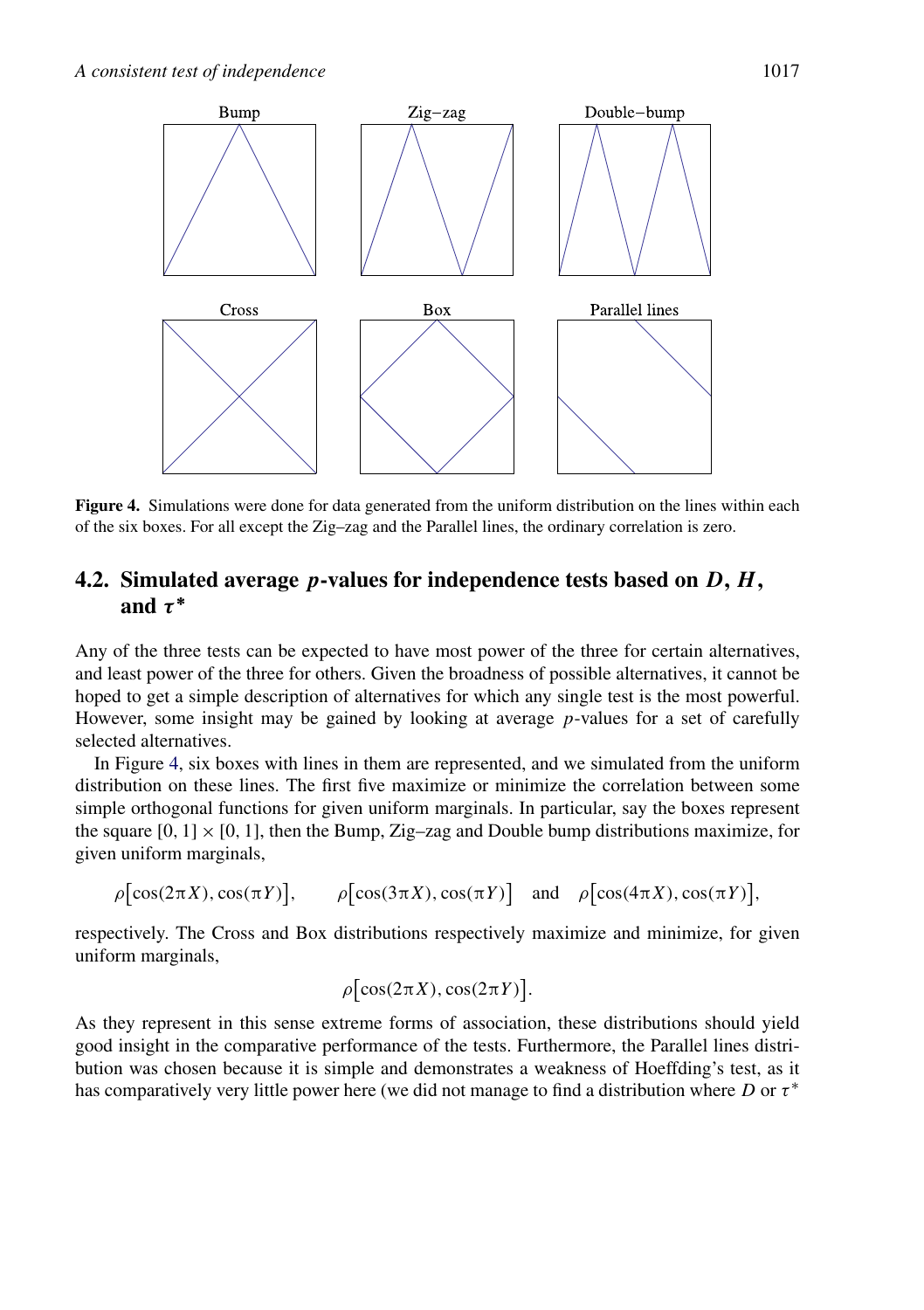<span id="page-13-0"></span>

**Figure 5.** 1000 points of a random walk. In the first plot the  $(x, y)$  increments are independent normals, in the second they are independent Cauchy variables.

fare so comparatively poorly). Note that all six distributions have uniform marginals and so are copulas, and several were also discussed in Nelsen [\[18\]](#page-23-0).

We also did a Bayesian simulation, based on random distributions with dependence. In particular, the data are  $(X_1, Y_1), \ldots, (X_n, Y_n)$ , where, for i.i.d.  $(\varepsilon_{1i}, \varepsilon_{2i})$ ,

$$
(X_1, Y_1) = (\varepsilon_{11}, \varepsilon_{21}),
$$
  
\n
$$
(X_{i+1}, Y_{i+1}) = (X_i, Y_i) + (\varepsilon_{1i}, \varepsilon_{2i}) \qquad i = 1, ..., n-1.
$$

Of course, the  $(X_i, Y_i)$  are not i.i.d., but conditioning on the empirical marginals the permutations of the *Y* -values give equally likely data sets under the null hypothesis of independence, so the permutation test is valid. Two distributions for the increments  $(\varepsilon_{1i}, \varepsilon_{2i})$  were used: independent normals and independent Cauchy distributions. In Figure 5, points generated in this way are plotted. Note that for the Cauchy increments, the heavy tails of the marginal distributions are automatically taken care of by the use of ranks, so in that respect the three tests described here are particularly suitable.

Finally, we also simulated normally distributed data with correlation 0*.*5.

Average *p*-values are given in Table [3,](#page-14-0) where all averages are over at least 40,000 simulations (for *D*, we did 200,000 simulations). Hoeffding's test compares extremely badly with our test for the parallel lines distribution, and is worse than our test for the random walks, but outperforms our test for the Zig–zag, Double-bump, Cross and Box distributions. The reason for the poor performance of Hoeffding's test for the parallel lines distribution is that five points can only be concordant (see Section [3.1\)](#page-7-0) if they all lie on a single line (a discordant set of five points has zero probability). Similarly, for the Zig–zag, Double-bump and Cross concordant sets of five points can be seen to be especially likely, so these choices of distributions favour the Hoeffding test. Note that Hoeffding's test is less suitable for general use because it is not necessarily zero under independence if there is a positive probability of tied observations.

The BKR test fares slightly worse than ours for the random walk with Cauchy increments, and significantly worse than ours for the Bump, Zig–zag, Cross and Box distributions, and does somewhat better than ours for the normal distribution. It appears that the BKR test has more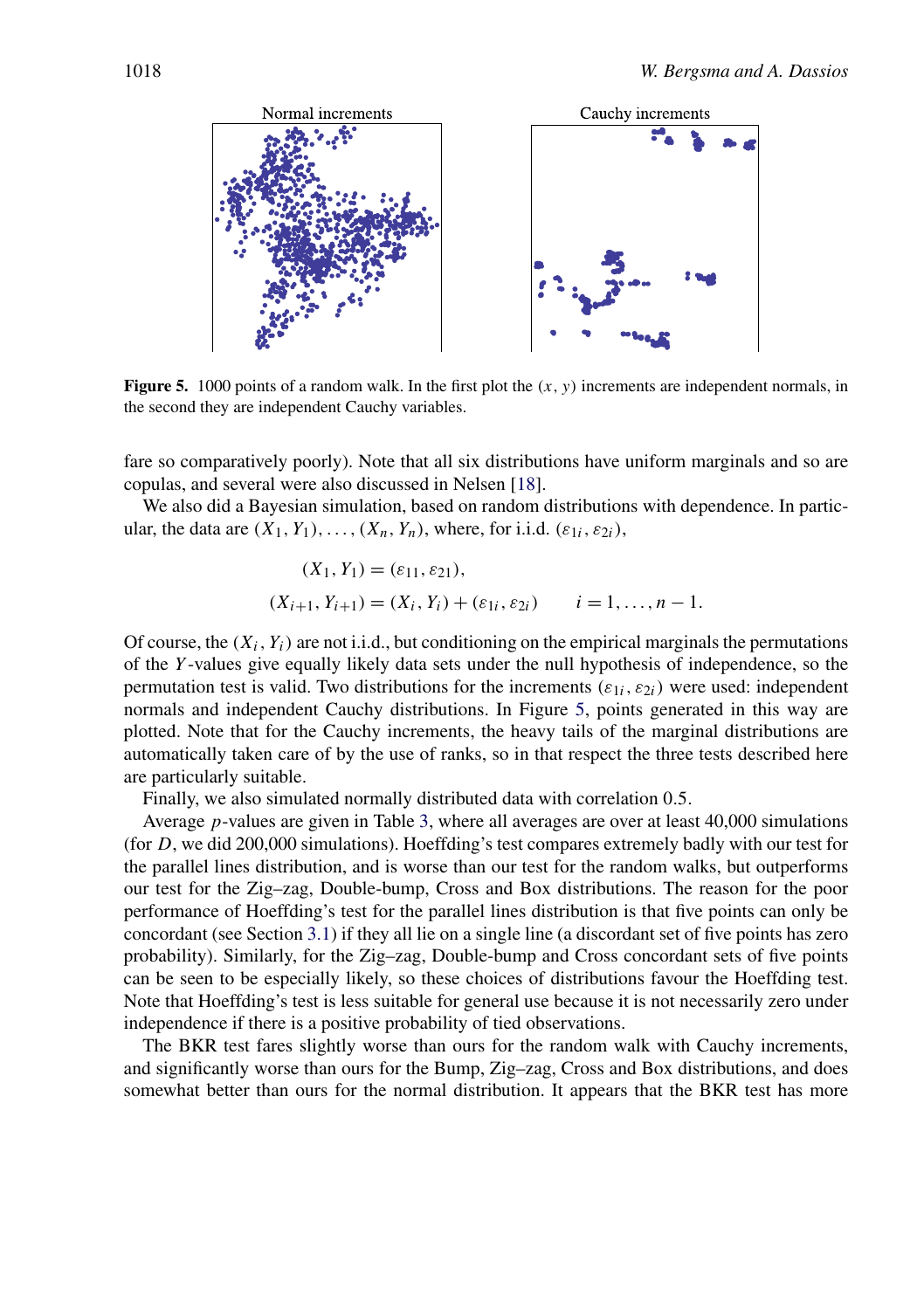|                                      | Sample size $n$ |       | Average $p$ -value |          |
|--------------------------------------|-----------------|-------|--------------------|----------|
| Distribution                         |                 | D     | H                  | $\tau^*$ |
| Random walk (normal increments)      | 50              | 0.061 | 0.080              | 0.061    |
| Random walk (Cauchy increments)      | 30              | 0.039 | 0.065              | 0.031    |
| Bump                                 | 12              | 0.087 | 0.061              | 0.045    |
| $Zig-zag$                            | 25              | 0.083 | 0.011              | 0.036    |
| Double-bump                          | 30              | 0.056 | 0.005              | 0.019    |
| Cross                                | 50              | 0.052 | 0.003              | 0.021    |
| Box                                  | 50              | 0.070 | 0.008              | 0.019    |
| Parallel lines                       | 10              | 0.055 | 0.710              | 0.076    |
| Normal distribution ( $\rho = 0.5$ ) | 30              | 0.055 | 0.052              | 0.073    |

<span id="page-14-0"></span>**Table 3.** Average *p*-values. See Figures [4](#page-12-0) and [5](#page-13-0) and the text for explanations

power than ours for a monotone alternative (such as the normal distribution), at the cost of less power for some more complex alternatives.

# **5. Proof of Theorem [1](#page-5-0)**

Here we give the proof of Theorem [1](#page-5-0) for arbitrary real random variables *X* and *Y* . A shorter proof for continuous *X* and *Y* is given by Dassios and Bergsma [\[3\]](#page-22-0). Readers wishing to gain an understanding of the essence of the proof may wish to study the shorter proof first.

First, consider three real valued random variables *U*, *V* and *W*. They have continuous densities  $\tilde{f}(x)$ ,  $\tilde{g}(x)$  and  $\tilde{k}(x)$  as well as probability masses  $f(x_i)$ ,  $g(x_i)$  and  $k(x_i)$  at points  $x_1, x_2, \ldots$ . We also define

$$
F(x) = P(U < x) = \sum_{x_i < x} f(x_i) + \int_{y < x} \tilde{f}(y) dy,
$$
  

$$
G(x) = P(V < x) = \sum_{x_i < x} g(x_i) + \int_{y < x} \tilde{g}(y) dy
$$

and

$$
K(x) = P(W < x) = \sum_{x_i < x} k(x_i) + \int_{y < x} \tilde{k}(y) \, \mathrm{d}y.
$$

We will also use  $H(x) = \frac{K(x)}{G(x)}$ . Note that  $H(x)$  also admits the representation

$$
H(x) = \sum_{x_i < x} h(x_i) + \int_{y < x} \tilde{h}(y) \, \mathrm{d}y
$$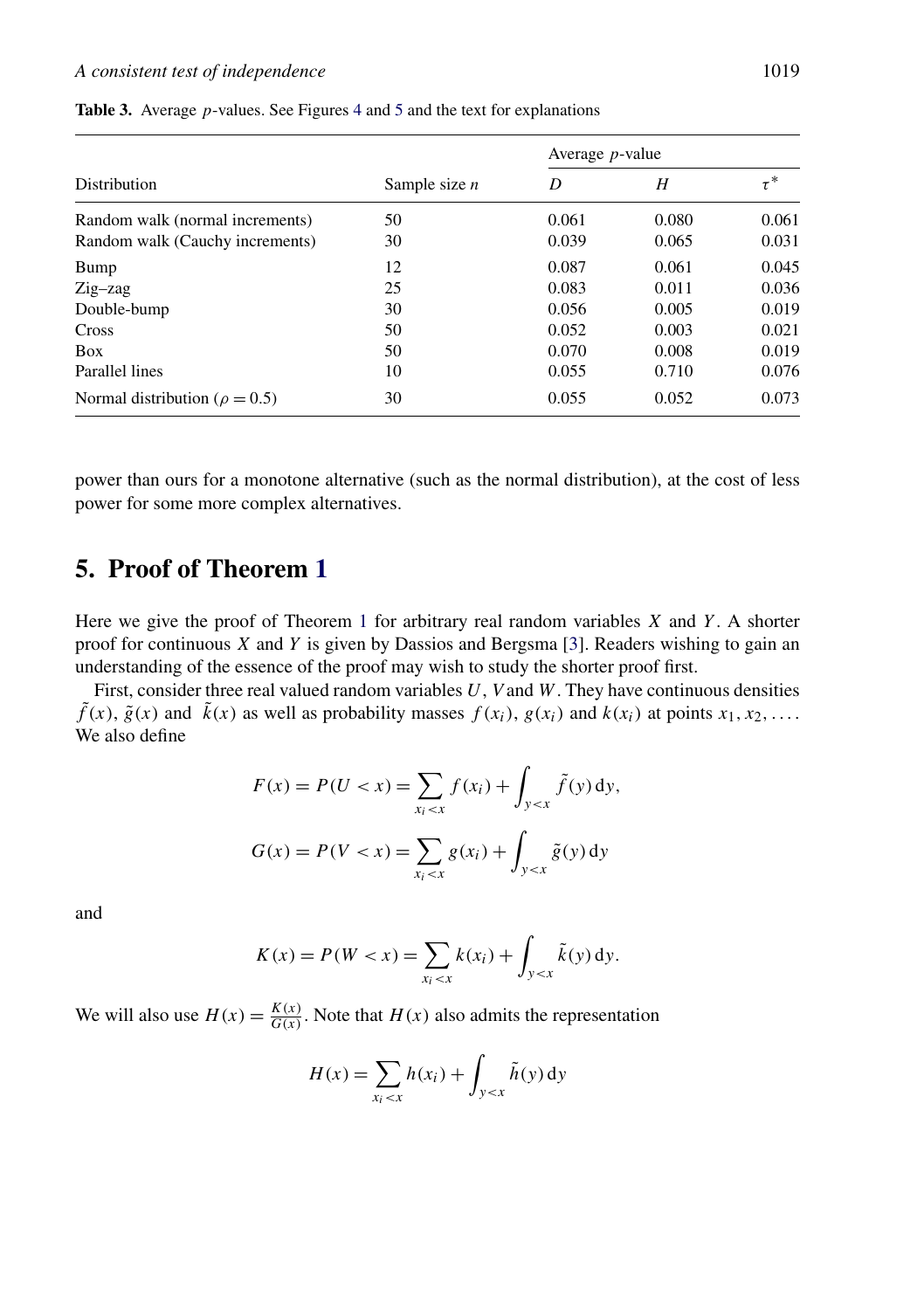<span id="page-15-0"></span>but unlike the other three function that are non-decreasing  $\tilde{h}(x)$  and  $h(x_i)$  can take negative values.

We start by proving the following intermediate result.

**Lemma 1.** Assume that  $G(x) = 1$  *implies*  $F(x) = K(x) = 1$  *and that there is a constant c such that*  $F(x) \leq cG(x)$  *and*  $K(x) \leq cG^2(x)$  *for all x*. *Define* 

$$
S = 2 \sum (F(x_i) - G(x_i))(F(x_i)g(x_i) - G(x_i)f(x_i)) \frac{K(x_i)}{G^2(x_i)}
$$
  
- 
$$
\sum (F(x_i)g(x_i) - G(x_i)f(x_i))^2 \frac{K(x_i)}{G^2(x_i)}
$$
  
+ 
$$
2 \int (F(x) - G(x))(F(x)\tilde{g}(x) - G(x)\tilde{f}(x)) \frac{K(x)}{G^2(x)} dx,
$$

*where summation is over all*  $x_i$  *such that*  $K(x_i) > 0$  *and at least one of*  $f(x_i)$  *and*  $g(x_i)$  *is positive, and integration is over all x such that*  $K(x) > 0$ .

*We then have*  $S \ge 0$  *with equality iff*  $F(x) = G(x)$  *for all x such that*  $K(x) > 0$ .

**Proof.** The conditions stated in the lemma ensure that the sums and integral exist. We can rewrite

$$
S = 2 \sum (F(x_i) - G(x_i))(F(x_i)g(x_i) - G(x_i)f(x_i)) \frac{H(x_i)}{G(x_i)}
$$
  
- 
$$
\sum (F(x_i)g(x_i) - G(x_i)f(x_i))^{2} \frac{H(x_i)}{G(x_i)}
$$
  
+ 
$$
2 \int (F(x) - G(x))(F(x)\tilde{g}(x) - G(x)\tilde{f}(x)) \frac{H(x)}{G(x)} dx.
$$

For simplicity, we denote  $F(x)$ ,  $G(x)$ ,  $H(x)$ ,  $f(x_i)$ ,  $g(x_i)$ ,  $h(x_i)$ ,  $\tilde{f}(x)$ ,  $\tilde{g}(x)$  and  $\tilde{h}(x)$  by  $F$ ,  $G$ , *H, f, g, h,*  $\tilde{f}$ *,*  $\tilde{g}$  *and*  $\tilde{h}$ *. We have* 

*S* = 2 *(F* − *G) (F* <sup>−</sup> *G)g* <sup>−</sup> *G(f* <sup>−</sup> *g)<sup>H</sup> G* + 2 *(F* − *G) (F* <sup>−</sup> *G)g*˜ <sup>−</sup> *G(f*˜ − ˜*g)<sup>H</sup> G* d*x* − *(F* <sup>−</sup> *G)g* <sup>−</sup> *G(f* <sup>−</sup> *g)*<sup>2</sup> *<sup>H</sup> G* = 2 *(F* <sup>−</sup> *G)*<sup>2</sup> *<sup>H</sup> <sup>G</sup> <sup>g</sup>* <sup>+</sup> <sup>2</sup> *(F* <sup>−</sup> *G)*<sup>2</sup> *<sup>H</sup> <sup>G</sup> <sup>g</sup>*˜ <sup>d</sup>*<sup>x</sup>* (12) − 2 *H (F* − *G)(f* − *g)*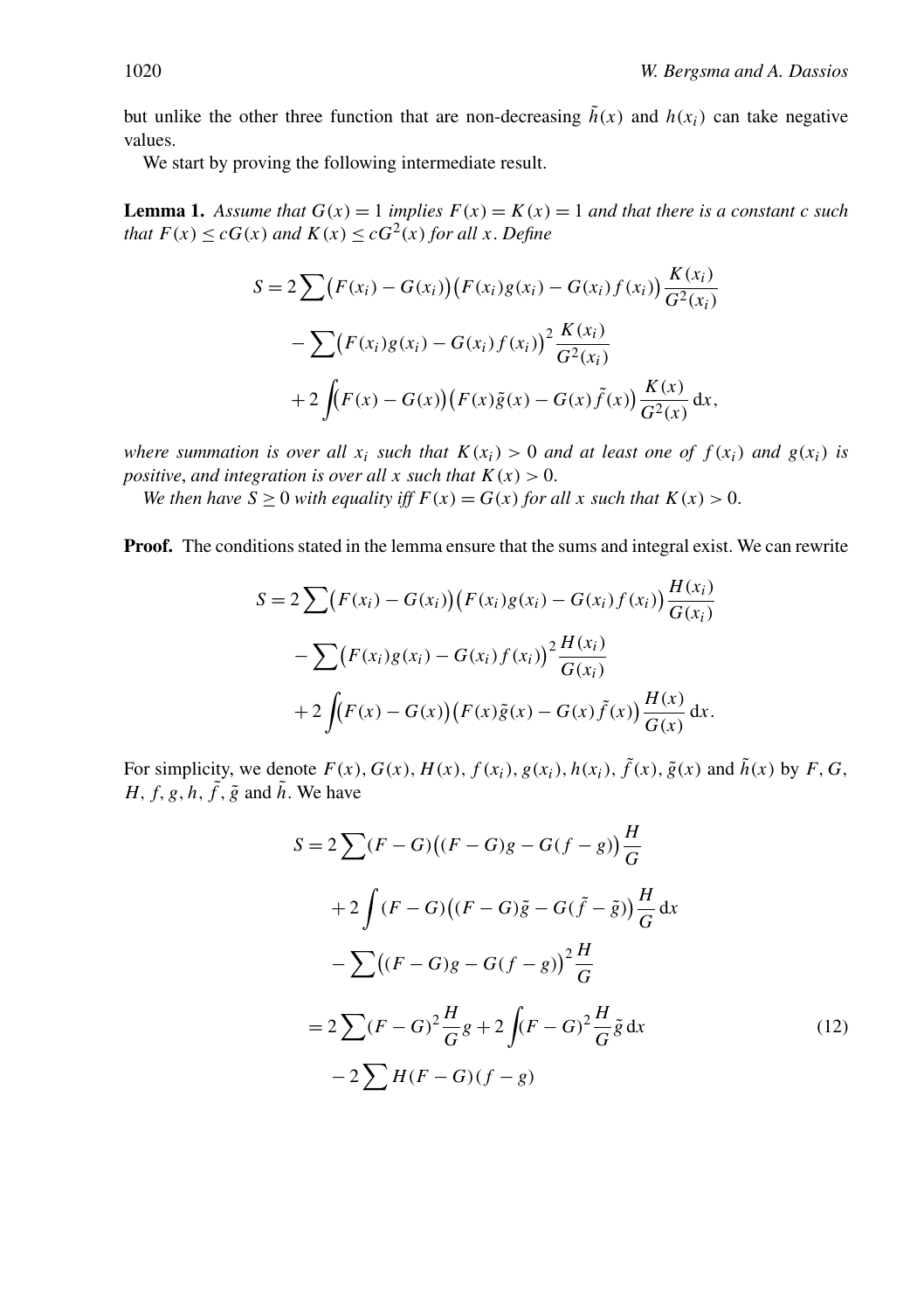$$
-2\int H(F-G)(\tilde{f}-\tilde{g}) dx
$$
  

$$
-\sum ((F-G)g-G(f-g))^2 \frac{H}{G}.
$$

The function  $H(F - G)^2$  vanishes at  $-\infty$  (because of the conditions of the lemma) and  $+\infty$ . Considering its integral and sum representation we have

$$
2\sum H(F - G)(f - g) + 2\int H(F - G)(\tilde{f} - \tilde{g}) dx
$$
  
+ 
$$
\sum (F - G)^2 h + \int (F - G)^2 \tilde{h} dx
$$
  
+ 
$$
2\sum (F - G)(f - g)h + \sum (f - g)^2 h + \sum H(f - g)^2 = 0,
$$

and therefore

$$
-2\sum H(F-G)(f-g) - 2\int H(F-G)(\tilde{f} - \tilde{g}) dx
$$
  
=  $\sum (F-G)^2 h + \int (F-G)^2 \tilde{h} dx$   
+  $2\sum (F-G)(f-g)h + \sum (f-g)^2 h + \sum H(f-g)^2.$  (13)

Moreover,

$$
\frac{H}{G}((F-G)g - G(f-g))^{2}
$$
\n
$$
= (F-G)^{2}g^{2}\frac{H}{G} + GH(f-g)^{2} - 2(F-G)(f-g)Hg.
$$
\n(14)

Substituting (13) and (14) into [\(12\)](#page-15-0), and denoting  $M = F - G$ ,  $m = f - g$  and  $\tilde{m} = \tilde{f} - \tilde{g}$  we have

$$
S = \sum M^2 \left( 2g \frac{H}{G} + h - g^2 \frac{H}{G} \right) + 2 \sum Mm(h + gH) + \sum m^2 (H + h - GH)
$$
  
+ 
$$
\int M^2 \left( 2\tilde{g} \frac{H}{G} + \tilde{h} \right) dx
$$
  
= 
$$
\sum (M + m)^2 \left( g \frac{H}{G + g} + h \right) + \sum M^2 \left( 2g \frac{H}{G} - g \frac{H}{G + g} - g^2 \frac{H}{G} \right)
$$
  
- 
$$
2 \sum Mm \left( g \frac{H}{G + g} - gH \right) + \sum m^2 \left( H - GH - g \frac{H}{G + g} \right)
$$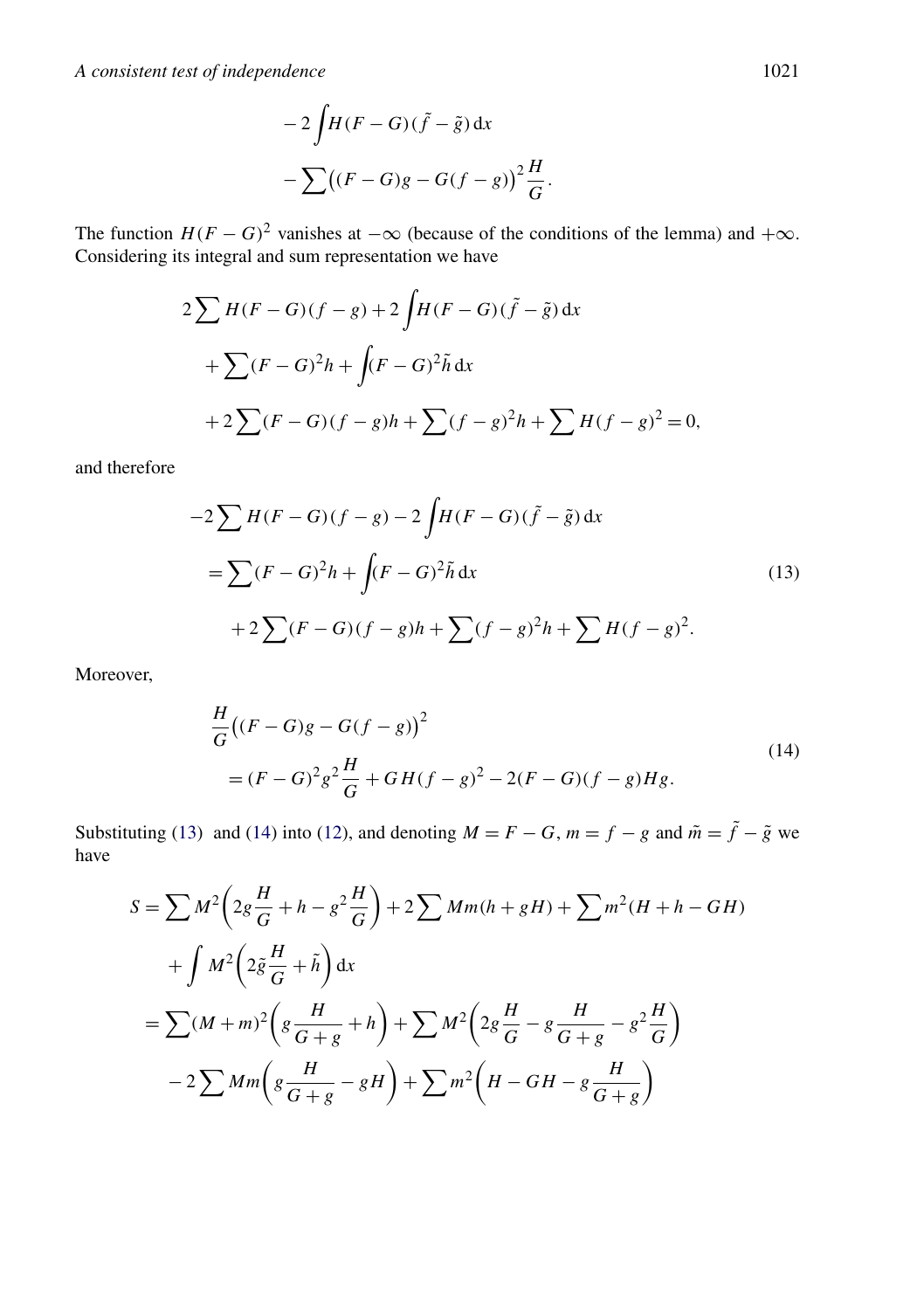<span id="page-17-0"></span>
$$
+\int M^2 \left(\tilde{g}\frac{H}{G}+\tilde{h}\right) dx + \int M^2 \tilde{g}\frac{H}{G} dx
$$
  
=  $\sum (M+m)^2 \left(g\frac{H}{G+g}+h\right) + \int M^2 \left(\tilde{g}\frac{H}{G}+\tilde{h}\right) dx + \int M^2 \tilde{g}\frac{H}{G} dx$   
+  $\sum M^2 \left(g\frac{H}{G}+g^2\frac{H(1-G-g)}{G(G+g)}\right) - 2 \sum Mm \left(g\frac{H(1-G-g)}{G+g}\right)$   
+  $\sum m^2 \frac{H}{G+g}((1-G)G-gG).$ 

Observe now that since  $K = HG$ 

$$
g\frac{H}{G+g} + h = \frac{gH + hG + hg}{G+g} = \frac{k}{G+g} \ge 0
$$

and

$$
\tilde{g}\frac{H}{G} + \tilde{h} = \frac{\tilde{k}}{G} \ge 0.
$$

Moreover, the quadratic form

$$
M^{2}\left(g\frac{H}{G}+g^{2}\frac{H(1-G-g)}{G(G+g)}\right)-2Mm\left(g\frac{H(1-G-g)}{G+g}\right)+m^{2}\frac{H}{G+g}\left((1-G)G-gG\right)
$$
  
=
$$
\frac{M^{2}gH}{G}+(Mg-mG)^{2}\frac{H(1-G-g)}{G(G+g)}.
$$

All terms in *S* are non-negative and are equal to zero iff  $M(x) = 0$  for all *x* such that  $K(x) > 0$ , that is the two distributions *F* and *G* are identical for all *x* such that  $K(x) > 0$ .

Before we prove Theorem [1,](#page-5-0) we will prove another result as it will be used repeatedly.

**Lemma 2.** *Let A*, *B and C be events in the same probability space as the random variable X and define*

$$
L(x^{(1)}, x^{(2)}) = (P(A|X = x^{(1)}) - P(A|X < x^{(1)} \wedge x^{(2)}))
$$
  
 
$$
\times (P(A|X = x^{(2)}) - P(A|X < x^{(1)} \wedge x^{(2)}))
$$
  
 
$$
\times P(B|X < x^{(1)} \wedge x^{(2)}) P(C|X < x^{(1)} \wedge x^{(2)}) (P(X < x^{(1)} \wedge x^{(2)}))^{2}.
$$

*We then have*

$$
E(L(X_1, X_2)) \ge 0
$$

*with equality iff*  $P(X < x) = P(X < x|A)$  *for all*  $x$  *such that*  $P(X < x|B)P(X < x|C) > 0$ .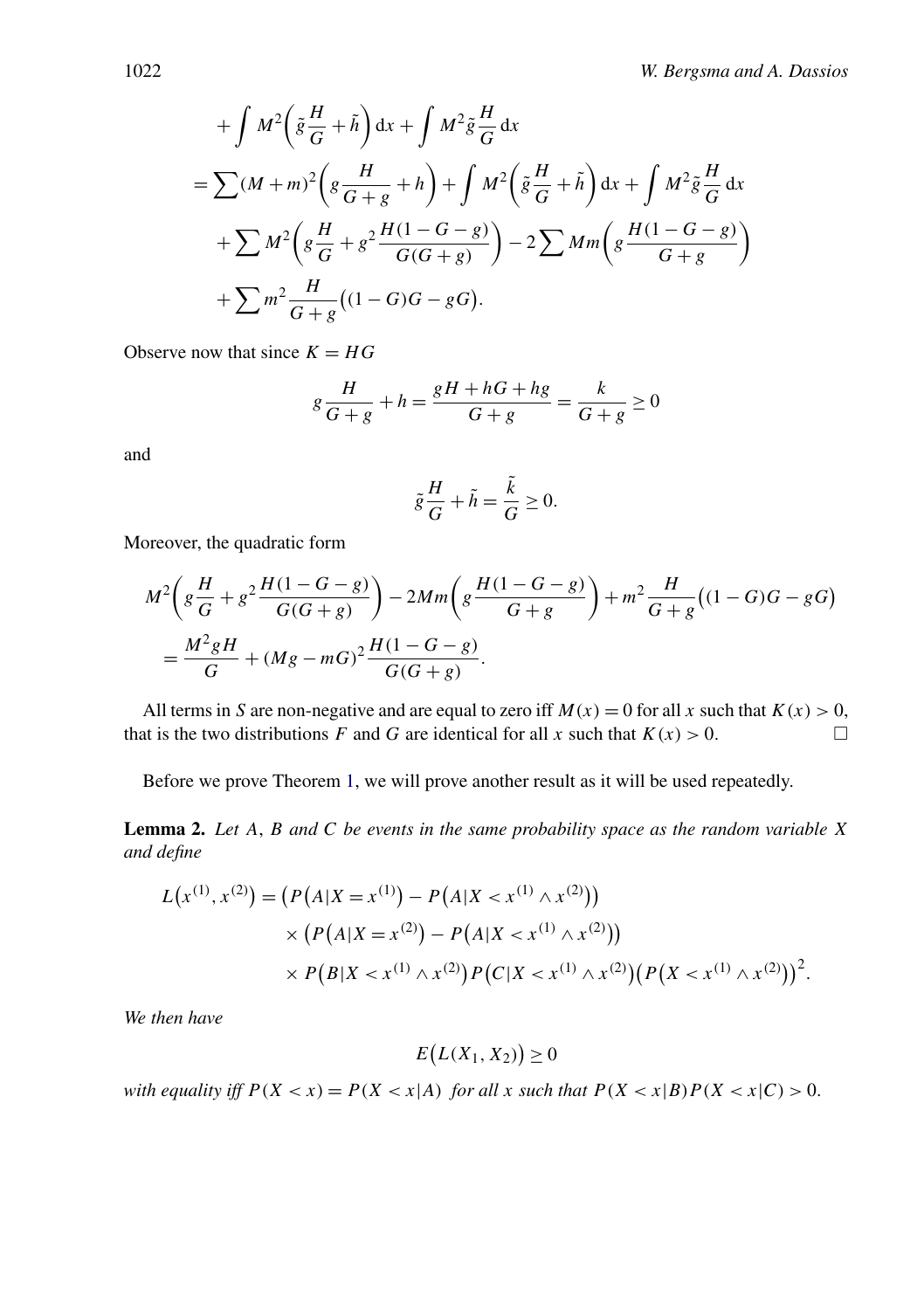**Proof.** Let *X* have continuous density  $\tilde{g}(x)$  and probability masses  $g(x_i)$  at points  $x_1, x_2, \ldots$ and let *X* have continuous density  $\tilde{g}_A(x)$  and probability masses  $g_A(x_i)$  at points  $x_1, x_2, \ldots$ conditionally on *A*. Define also

$$
G(x) = P(X < x) = \sum_{x_i < x} g(x_i) + \int_{y < x} \tilde{g}(y) \, dy
$$

and

$$
G_A(x) = P(X < x | A) = \sum_{x_i < x} g_A(x_i) + \int_{y < x} \tilde{g}_A(y) dy.
$$

Conditioning on values of  $X_1 \wedge X_2$  and using Bayes' theorem, we can see that

$$
E(L(X_1, X_2))
$$
  
=  $(P(A))^2 \sum P(B|X < x_i) P(C|X < x_i)$   
 $\times \{2((1 - G_A(x_i))G(x_i) - (1 - G(x_i))G_A(x_i))(g_A(x_i)G(x_i) - g(x_i)G_A(x_i))$   
 $- (g_A(x_i)G(x_i) - g(x_i)G_A(x_i))^2\}$   
+  $(P(A))^2 \int P(B|X < x) P(C|X < x)$   
 $\times 2((1 - G_A(x))G(x) - (1 - G(x))G_A(x))(\tilde{g}_A(x)G(x) - \tilde{g}(x)G_A(x))dx$   
=  $P(B) P(C) (P(A))^2 \sum \frac{K(x_i)}{G^2(x_i)} \cdot \{2(G(x_i) - G_A(x_i))(g_A(x_i)G(x_i) - g(x_i)G_A(x_i))$   
 $- (g_A(x_i)G(x_i) - g(x_i)G_A(x_i))^2\}$   
+  $P(B) P(C) (P(A))^2 \int \frac{K(x)}{G^2(x)} 2(G(x) - G_A(x))(\tilde{g}_A(x)G(x) - \tilde{g}(x)G_A(x))dx,$ 

where

$$
K(x) = P(X < x|B)P(X < x|C).
$$

The result then follows from Lemma [1](#page-15-0) ( $F = G_A$ ). It is easy to see that the conditions in Lemma 1 are satisfied. For example,  $P(X < x | B) \leq \frac{P(X < x)}{P(B)}$ .

**Proof of Theorem [1.](#page-5-0)** We need to prove that

$$
P(Y_1 \wedge Y_2 > Y_3 \vee Y_4, X_3 \vee X_4 < X_1 \wedge X_2) \\
+ P(Y_1 \vee Y_2 < Y_3 \wedge Y_4, X_3 \vee X_4 < X_1 \wedge X_2) \\
- P(Y_1 \wedge Y_3 > Y_2 \vee Y_4, X_3 \vee X_4 < X_1 \wedge X_2) \\
- P(Y_1 \vee Y_3 < Y_2 \wedge Y_4, X_3 \vee X_4 < X_1 \wedge X_2) \ge 0
$$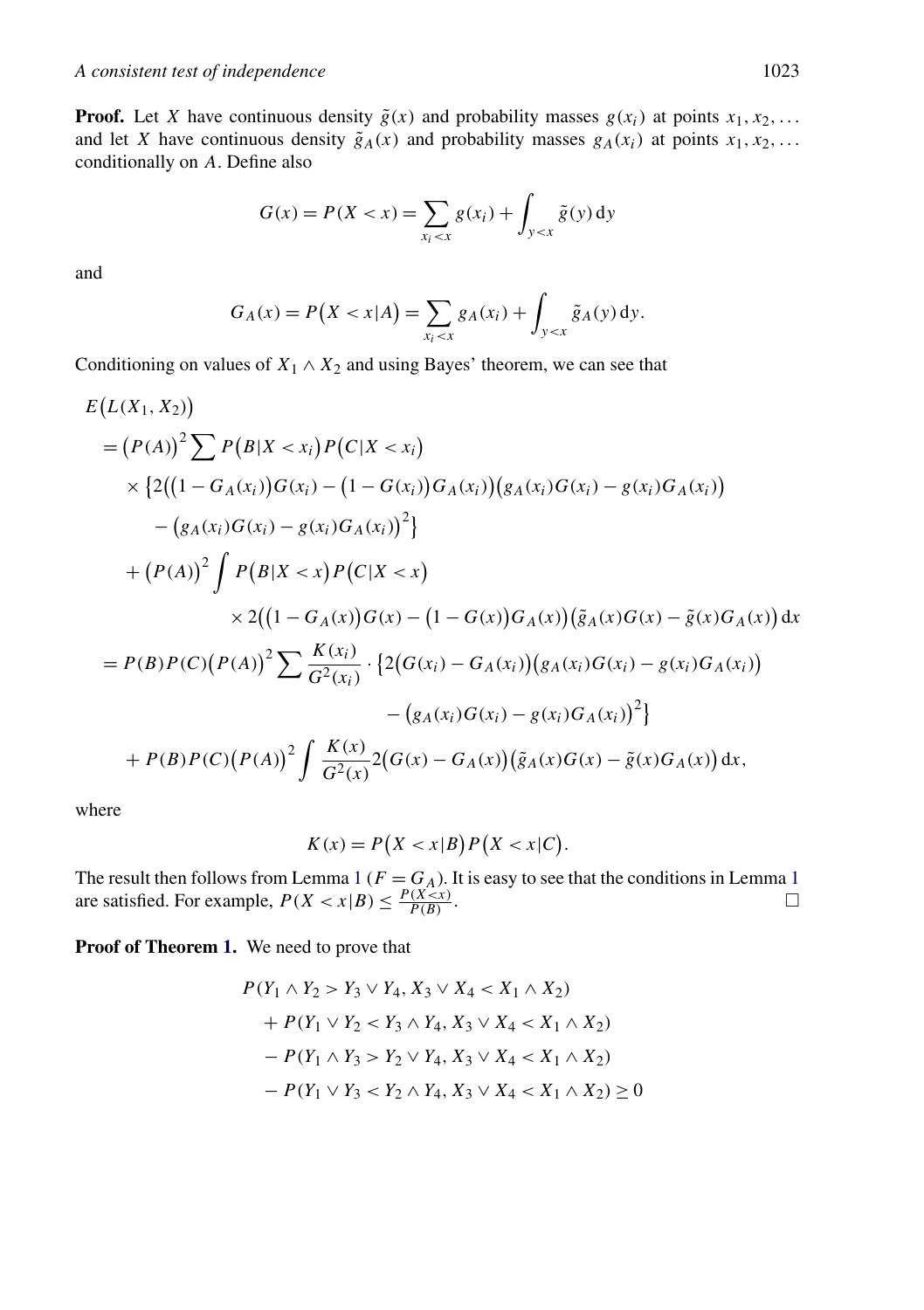with equality in the independence case.

Let  $(X, Y)$  represent any of the pairs  $(X_i, Y_i)$ . Define now  $F_1(y) = P(Y < y | X = x^{(1)})$ ,  $F_2(y) = P(Y < y | X = x^{(2)})$  and  $G(y) = P(Y < y | X < x^{(1)} \land x^{(2)})$  with the representations

$$
F_1(y) = \sum_{y_i < y} f_1(y_i) + \int_{z < y} \widetilde{f}_1(z) dz,
$$
  

$$
F_2(y) = \sum_{y_i < y} f_2(y_i) + \int_{z < y} \widetilde{f}_2(z) dz
$$

and

$$
G(y) = \sum_{y_i < y} g(y_i) + \int_{z < y} \tilde{g}(z) dz.
$$

Note that conditionally on the event

$$
\Theta = \left\{ X_1 = x^{(1)}, X_2 = x^{(2)}, X_3 < x^{(1)} \wedge x^{(2)}, X_4 < x^{(1)} \wedge x^{(2)} \right\},
$$

the distribution of the minimum of *Y*<sub>1</sub> and *Y*<sub>2</sub> has density  $(1 - F_1)f_2 + (1 - F_2)f_1$  and probability masses  $(1 - F_1)f_2 + (1 - F_2)f_1 - f_1f_2$  at *y*<sub>1</sub>*, y*<sub>2</sub>*,...,* the distribution of the minimum of *Y*<sub>3</sub> and *Y*<sub>4</sub> has density 2*(*1 − *G)* $\tilde{g}$  and probability masses 2*(*1 − *G)g* −  $g^2$ , the distribution of the minimum of *Y*<sub>1</sub> and *Y*<sub>3</sub> has density  $(1 - F_1)\tilde{g} + (1 - G)\tilde{f}_1$  and probability masses  $(1 - F_1)g$  +  $(1 - G)f_1 - f_1g$  and the distribution of the minimum of  $Y_2$  and  $Y_4$  has density  $(1 - F_2)\tilde{g} + (1 - F_2)f_1g$ *G)*  $\hat{f}_2$  and probability masses  $(1 - F_2)g + (1 - G)f_2 - f_2g$ . We therefore have (suppressing the arguments of the functions)

$$
P(Y_1 \wedge Y_2 > Y_3 \vee Y_4 | \Theta) + P(Y_1 \vee Y_2 < Y_3 \wedge Y_4 | \Theta)
$$
\n
$$
- P(Y_1 \wedge Y_3 > Y_2 \vee Y_4 | \Theta) - P(Y_1 \vee Y_3 < Y_2 \wedge Y_4 | \Theta)
$$
\n
$$
= \sum ((1 - F_1)f_2 + (1 - F_2)f_1 - f_1f_2)G^2 + \sum (2(1 - G)g - g^2)F_1F_2
$$
\n
$$
- \sum ((1 - F_1)g_2 + (1 - G)f_1 - f_1g)F_2G - \sum ((1 - F_2)g_2 + (1 - G)f_2 - f_2g)F_1G
$$
\n
$$
+ \int ((1 - F_1)\tilde{f}_2 + (1 - F_2)\tilde{f}_1)G^2 dy + \int 2(1 - G)\tilde{g}F_1F_2 dy
$$
\n
$$
- \int ((1 - F_1)\tilde{g}_2 + (1 - G)\tilde{f}_1)F_2G dy - \int ((1 - F_2)\tilde{g}_2 + (1 - G)\tilde{f}_2)F_1G dy
$$
\n
$$
= \sum (F_1 - G)(F_2g - Gf_2) + \sum (F_2 - G)(F_1g - Gf_1) - \sum (F_1g - Gf_1)(F_2g - Gf_2)
$$
\n
$$
+ \int (F_1 - G)(F_2\tilde{g} - G\tilde{f}_2) dy + \int (F_2 - G)(F_1\tilde{g} - G\tilde{f}_1) dy
$$
\n
$$
= 2 \sum (F_1 - G)(F_2 - G)g - \sum (F_1 - G)(f_2 - g)G - \sum (F_2 - G)(f_1 - g)G
$$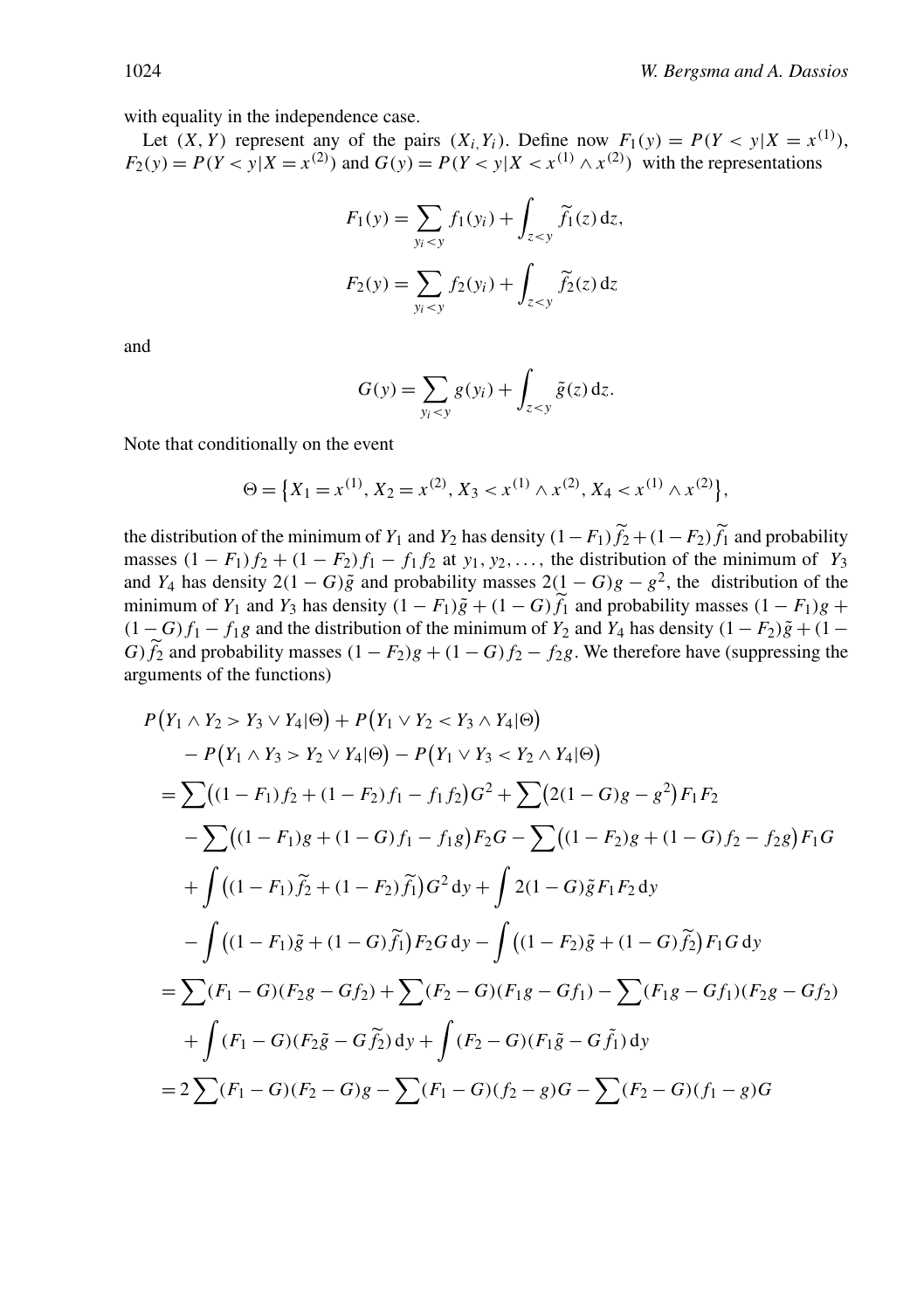*A consistent test of independence* 1025

$$
-\sum (F_1g - Gf_1)(F_2g - Gf_2) + 2\int (F_1 - G)(F_2 - G)\tilde{g} \,dy
$$

$$
-\int (F_1 - G)(\tilde{f}_2 - \tilde{g})G \,dy - \int (F_2 - G)(\tilde{f}_1 - \tilde{g})G \,dy.
$$

The function  $G(F_1 - G)(F_2 - G)$  vanishes at  $-\infty$  and  $+\infty$ . Considering its integral and sum representation, we have

$$
-\sum (F_1 - G)(f_2 - g)G - \sum (F_2 - G)(f_1 - g)G
$$
  
\n
$$
-\int (F_1 - G)(\tilde{f}_2 - \tilde{g})G dy - \int (F_2 - G)(\tilde{f}_1 - \tilde{g})G dy
$$
  
\n
$$
=\sum (F_1 - G)(F_2 - G)g + \sum (F_1 - G)(f_2 - g)g + \sum (F_2 - G)(f_1 - g)g
$$
  
\n
$$
+\sum (f_1 - g)(f_2 - g)G + \sum (f_2 - g)(f_1 - g)g
$$
  
\n
$$
+\int (F_1 - G)(F_2 - G)\tilde{g} dy
$$
  
\n
$$
=\sum (F_1 + f_1 - G - g)(F_2 + f_2 - G - g)g
$$
  
\n
$$
+\sum (f_1 - g)(f_2 - g)G + \int (F_1 - G)(F_2 - G)\tilde{g} dy.
$$
  
\n(15)

Moreover,

$$
(F_1g - Gf_1)(F_2g - Gf_2) = (F_1 - G)(F_2 - G)g^2 - (F_1 - G)(f_2 - g)Gg
$$
  
\n
$$
- (F_2 - G)(f_1 - g)Gg + (f_1 - g)(f_2 - g)G^2
$$
  
\n
$$
= (F_1 - G)(F_2 - G)g^2 + (f_1 - g)(f_2 - g)G^2
$$
  
\n
$$
- (F_1 + f_1 - G - g)(F_2 + f_2 - G - g)gG
$$
(16)  
\n
$$
+ (F_1 - G)(F_2 - G)gG + (f_1 - g)(f_2 - g)gG
$$
  
\n
$$
= (F_1 - G)(F_2 - G)g(G + g) + (f_1 - g)(f_2 - g)G(G + g)
$$
  
\n
$$
- (F_1 + f_1 - G - g)(F_2 + f_2 - G - g)gG.
$$

Using  $(16)$  and  $(15)$ , we have

$$
P(Y_1 \wedge Y_2 > Y_3 \vee Y_4 | \Theta) + P(Y_1 \vee Y_2 < Y_3 \wedge Y_4 | \Theta) \\
 \quad - P(Y_1 \wedge Y_3 > Y_2 \vee Y_4 | \Theta) - P(Y_1 \vee Y_3 < Y_2 \wedge Y_4 | \Theta) \\
 \quad = \sum (F_1 - G)(F_2 - G)g + \sum (F_1 - G)(F_2 - G)g(1 - G - g) \\
 \quad + \sum (F_1 + f_1 - G - g)(F_2 + f_2 - G - g)g
$$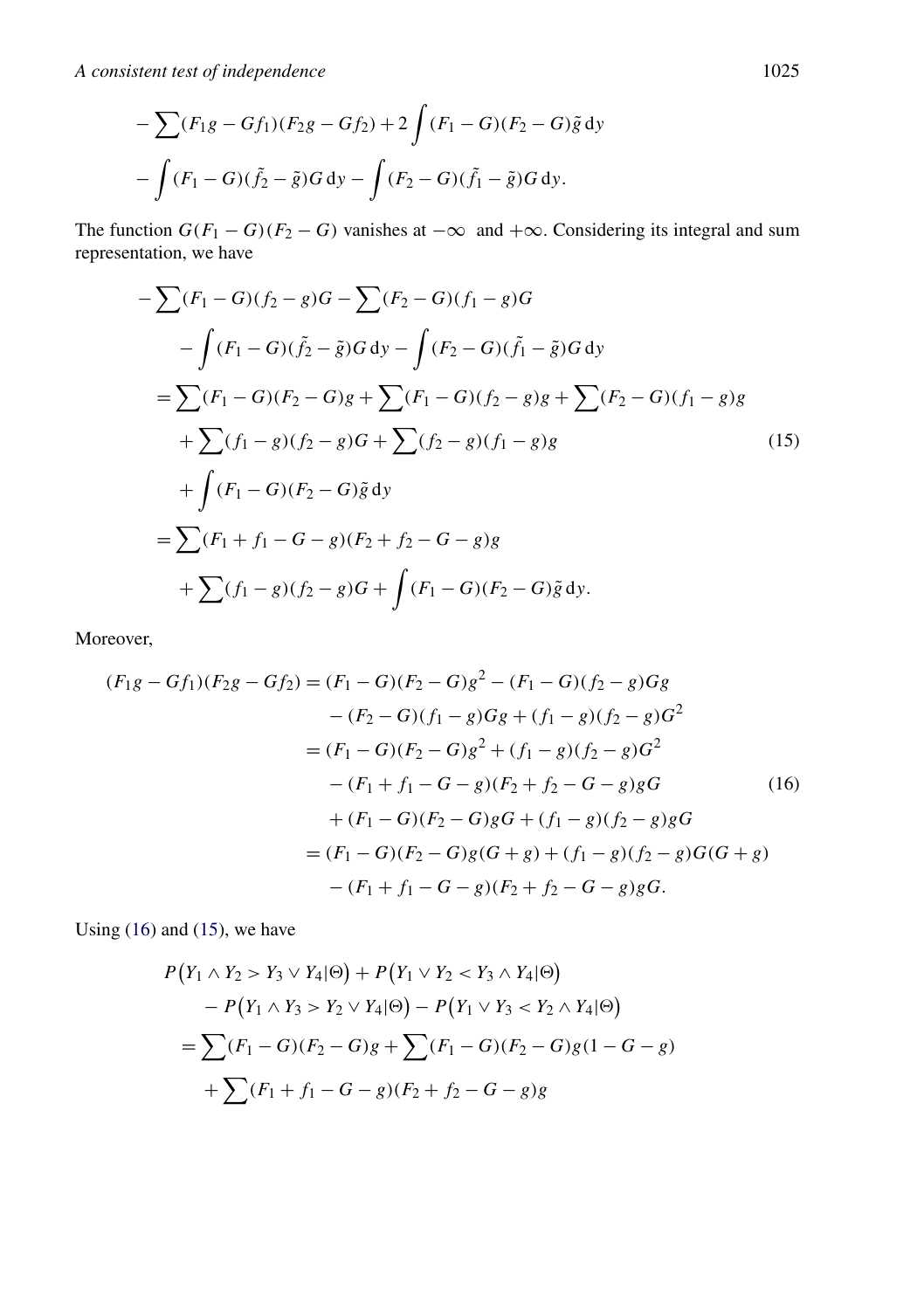+
$$
\sum (F_1 + f_1 - G - g)(F_2 + f_2 - G - g)gG
$$
  
+ $\sum (f_1 - g)(f_2 - g)G(1 - G - g) + 3 \int (F_1 - G)(F_2 - G)\tilde{g} dy.$ 

We therefore conclude that conditionally on  $\{X_1 = x^{(1)}, X_2 = x^{(2)}\}$ ,

$$
P(Y_1 \wedge Y_2 > Y_3 \vee Y_4, X_3 \vee X_4 < X_1 \wedge X_2)
$$
\n
$$
+ P(Y_1 \vee Y_2 < Y_3 \wedge Y_4, X_3 \vee X_4 < X_1 \wedge X_2)
$$
\n
$$
- P(Y_1 \wedge Y_3 > Y_2 \vee Y_4, X_3 \vee X_4 < X_1 \wedge X_2)
$$
\n
$$
- P(Y_1 \vee Y_3 < Y_2 \wedge Y_4, X_3 \vee X_4 < X_1 \wedge X_2)
$$
\n
$$
= \sum (P(Y < y | X = x^{(1)}) - P(Y < y | X < x^{(1)} \wedge x^{(2)}))
$$
\n
$$
\times P(Y = y | X < x^{(1)} \wedge x^{(2)}) (P(X < x^{(1)} \wedge x^{(2)}))^{2}
$$
\n
$$
+ \sum (P(Y < y | X = x^{(1)}) - P(Y < y | X < x^{(1)} \wedge x^{(2)}))
$$
\n
$$
\times (P(Y < y | X = x^{(1)}) - P(Y < y | X < x^{(1)} \wedge x^{(2)}))
$$
\n
$$
\times P(Y = y | X < x^{(1)} \wedge x^{(2)}) P(Y > y | X < x^{(1)} \wedge x^{(2)}) (P(X < x^{(1)} \wedge x^{(2)}))^{2}
$$
\n
$$
+ \sum (P(Y \le y | X = x^{(1)}) - P(Y \le y | X < x^{(1)} \wedge x^{(2)}))
$$
\n
$$
\times (P(Y = y | X < x^{(1)} \wedge x^{(2)})) P(Y < x^{(1)} \wedge x^{(2)}))
$$
\n
$$
\times P(Y = y | X < x^{(1)} \wedge x^{(2)}) (P(X < x^{(1)} \wedge x^{(2)}))^{2}
$$
\n
$$
+ \sum (P(Y \le y | X = x^{(1)}) - P(Y \le y | X < x^{(1)} \wedge x^{(2)}))
$$
\n
$$
\times P(Y = y | X < x^{(1)} \wedge x^{(2)}) P(Y < x^{(1)} \w
$$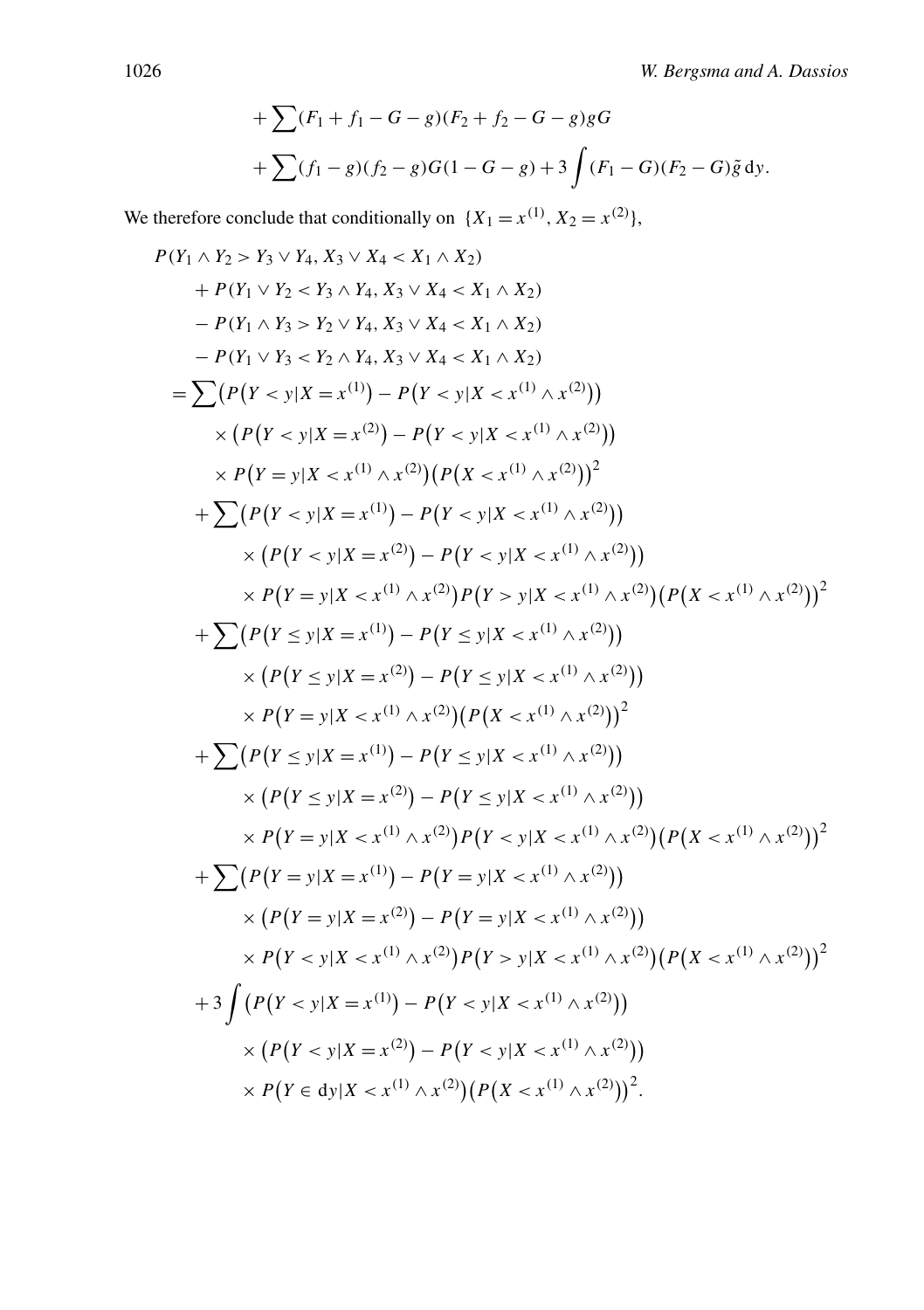<span id="page-22-0"></span>All of the above terms lead to non-negative expressions because of Lemma [2](#page-17-0) (for the first, third and sixth term we take  $C = \Omega$ , the set of all possible outcomes). We then see that the expression can be zero iff *X* and *Y* are independent. The condition stated in Theorem [1](#page-5-0) is needed to avoid complications when integrating over  $x^{(1)}$  in the application of Lemma [2](#page-17-0) to terms such as  $\sum P(Y = y | X = x^{(1)}$ *)*. -

# **Acknowledgements**

We would like to thank the anonymous referee for useful comments. We would also like to thank the Associate Editor for many insightful and important suggestions that greatly improved this paper.

# **Supplementary Material**

**A shorter proof of the main theorem for the continuous case and some miscellaneous further results** (DOI: [10.3150/13-BEJ514SUPP;](http://dx.doi.org/10.3150/13-BEJ514SUPP) .pdf). The supplement contains the following results: (i) a shorter proof of the main theorem, but only for the continuous case, (ii) the Cramér von Mises test as a special case, (iii) a shorter proof of main theorem for the case that one of the variables is binary, and (iv) a result for an extension to the case of variables in metric spaces.

# **References**

- [1] Agresti, A. (2010). *Analysis of Ordinal Categorical Data*, 2nd ed. *Wiley Series in Probability and Statistics*. Hoboken, NJ: Wiley. [MR2742515](http://www.ams.org/mathscinet-getitem?mr=2742515)
- [2] Bergsma, W.P. (2006). A new correlation coefficient, its orthogonal decomposition, and associated tests of independence. Available at [arXiv:math/0604627v1](http://arxiv.org/abs/arXiv:math/0604627v1) [math.ST].
- [3] Bergsma, W. and Dassios, A. (2014). Supplement to "A consistent test of independence based on a sign covariance related to Kendall's tau." DOI[:10.3150/13-BEJ514SUPP](http://dx.doi.org/10.3150/13-BEJ514SUPP).
- [4] Blum, J.R., Kiefer, J. and Rosenblatt, M. (1961). Distribution free tests of independence based on the sample distribution function. *Ann*. *Math*. *Statist*. **32** 485–498. [MR0125690](http://www.ams.org/mathscinet-getitem?mr=0125690)
- [5] de Wet, T. (1980). Cramér–von Mises tests for independence. *J*. *Multivariate Anal*. **10** 38–50. [MR0569795](http://www.ams.org/mathscinet-getitem?mr=0569795)
- [6] Deheuvels, P. (1981). An asymptotic decomposition for multivariate distribution-free tests of independence. *J*. *Multivariate Anal*. **11** 102–113. [MR0612295](http://www.ams.org/mathscinet-getitem?mr=0612295)
- [7] Escoufier, Y. (1973). Le traitement des variables vectorielles. *Biometrics* **29** 751–760. [MR0334416](http://www.ams.org/mathscinet-getitem?mr=0334416)
- [8] Feuerverger, A. (1993). A consistent test for bivariate dependence. *International Statistical Review/Revue Internationale de Statistique* **61** 419–433.
- [9] Gretton, A., Bousquet, O., Smola, A. and Schölkopf, B. (2005). Measuring statistical dependence with Hilbert–Schmidt norms. In *Algorithmic Learning Theory*. *Lecture Notes in Computer Science* **3734** 63–77. Berlin: Springer. [MR2255909](http://www.ams.org/mathscinet-getitem?mr=2255909)
- [10] Heller, R., Heller, Y. and Gorfine, M. (2012). A consistent multivariate test of association based on ranks of distances. Available at [arXiv:1201.3522](http://arxiv.org/abs/arXiv:1201.3522).
- [11] Hoeffding, W. (1948). A non-parametric test of independence. *Ann*. *Math*. *Statistics* **19** 546–557. [MR0029139](http://www.ams.org/mathscinet-getitem?mr=0029139)